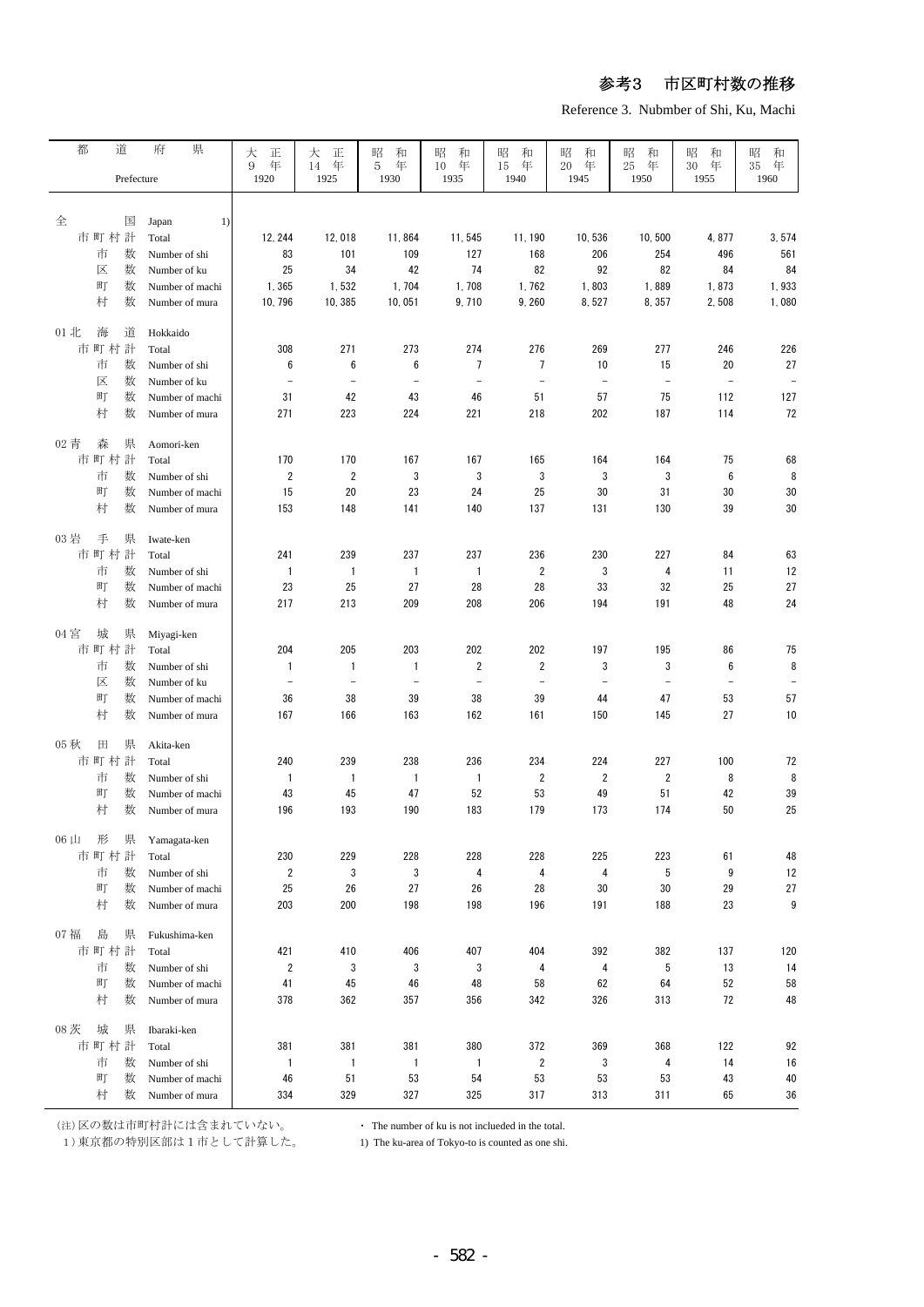#### and Mura - Japan and Prefectures (1920 to 2010)

| 和<br>昭<br>年<br>40<br>1965 | 昭<br>和<br>年<br>45<br>1970 | 昭<br>和<br>50 年<br>1975 | 昭<br>和<br>55<br>年<br>1980 | 昭<br>和<br>年<br>60<br>1985 | 平<br>成<br>$\mathbf{2}$<br>年<br>1990 | 平<br>成<br>7 年<br>1995    | 平<br>成<br>12 年<br>2000       | 平<br>成<br>17 年<br>$2005\,$ | 平<br>成<br>年<br>$22\quad \, \textrm{4}\,$ 4 $\,$ 2010 |
|---------------------------|---------------------------|------------------------|---------------------------|---------------------------|-------------------------------------|--------------------------|------------------------------|----------------------------|------------------------------------------------------|
|                           |                           |                        |                           |                           |                                     |                          |                              |                            |                                                      |
| 3, 435                    | 3,331                     | 3, 257                 | 3, 256                    | 3, 254                    | 3, 246                              | 3, 233                   | 3, 230                       | 2, 217                     | 1,728                                                |
| 567                       | 588                       | 644                    | 647                       | 652                       | 656                                 | 665                      | 672                          | 751                        | 787                                                  |
| 91                        | 95                        | 121                    | 130                       | 135                       | 142                                 | 150                      | 151                          | 164                        | 193                                                  |
| 2,008                     | 2,020                     | 1,976                  | 1,993                     | 2,001                     | 2,003                               | 1,992                    | 1,991                        | 1, 178                     | 757                                                  |
| 860                       | 723                       | 637                    | 616                       | 601                       | 587                                 | 576                      | 567                          | 288                        | 184                                                  |
| 220                       | 215                       | 212                    | 212                       | 212                       | 212                                 | 212                      | 212                          | 198                        | 179                                                  |
| 28                        | $30\,$                    | 32                     | 32                        | 32                        | 32                                  | 32                       | 34                           | 34                         | 35                                                   |
| $\overline{\phantom{a}}$  | $\equiv$                  | $\overline{7}$         | $\overline{7}$            | $\overline{7}$            | $\boldsymbol{9}$                    | $\boldsymbol{9}$         | 10                           | $10$                       | $10$                                                 |
| 151<br>41                 | 157<br>28                 | 154<br>${\bf 26}$      | 155<br>$25\,$             | 156<br>24                 | 156<br>$24\,$                       | 156<br>24                | 154<br>$24\,$                | 144<br>$20\,$              | 129<br>15                                            |
|                           |                           |                        |                           |                           |                                     |                          |                              |                            |                                                      |
| 67                        | 67                        | 67                     | 67                        | 67                        | 67                                  | 67                       | 67                           | 47                         | 40                                                   |
| $\, 8$                    | 8                         | 8                      | $\, 8$                    | $\, 8$                    | $\, 8$                              | 8<br>34                  | 8<br>34                      | $\boldsymbol{9}$           | $10$<br>22                                           |
| 32<br>27                  | 33<br>26                  | 33<br>26               | 34<br>25                  | 34<br>25                  | 34<br>25                            | 25                       | 25                           | 27<br>11                   | $\bf 8$                                              |
|                           |                           |                        |                           |                           |                                     |                          |                              |                            |                                                      |
| 63                        | 63                        | 62                     | 62                        | 62                        | 62                                  | 59                       | 59                           | 47                         | 34                                                   |
| 12                        | 12                        | 13                     | 13                        | 13                        | 13                                  | 13                       | 13                           | 14                         | 13                                                   |
| ${\bf 29}$                | 32                        | 31                     | 31                        | 31                        | 31                                  | $30\,$                   | 30                           | 22                         | 16                                                   |
| 22                        | 19                        | $18\,$                 | 18                        | 18                        | 18                                  | 16                       | $16\,$                       | 11                         | $\sqrt{5}$                                           |
| 75                        | 74                        | 74                     | 74                        | 74                        | 71                                  | 71                       | 71                           | 44                         | 35                                                   |
| 8                         | 8                         | 11                     | 11                        | 11                        | $10\,$                              | $10$                     | $10$                         | 13                         | 13                                                   |
| $\Box$                    | $\blacksquare$            | $\Box$                 | $\equiv$                  | $\Box$                    | $\sqrt{5}$                          | $\sqrt{5}$               | 5                            | 5                          | 5                                                    |
| 62<br>5                   | 63<br>$\sqrt{3}$          | 60<br>$\sqrt{3}$       | 61<br>$\sqrt{2}$          | 61<br>$\overline{2}$      | 59<br>$\overline{2}$                | ${\bf 59}$<br>$\sqrt{2}$ | ${\bf 59}$<br>$\overline{2}$ | 30<br>$\mathbf{1}$         | $21\,$<br>$\mathbf{1}$                               |
|                           |                           |                        |                           |                           |                                     |                          |                              |                            |                                                      |
| 73                        | 72                        | 69                     | 69                        | 69                        | 69                                  | 69                       | 69                           | 29                         | 25                                                   |
| $\bf 8$                   | $\bf 8$                   | 9                      | $\boldsymbol{9}$          | $\boldsymbol{9}$          | $9\,$                               | $\boldsymbol{9}$         | 9                            | 13                         | 13                                                   |
| 43                        | 45                        | 48                     | 48                        | 49                        | 50                                  | 50                       | 50                           | $12\,$                     | $\boldsymbol{9}$                                     |
| $22\,$                    | 19                        | 12                     | 12                        | 11                        | 10                                  | 10                       | $10$                         | $\overline{\mathbf{4}}$    | $\sqrt{3}$                                           |
| 46                        | 44                        | 44                     | 44                        | 44                        | 44                                  | 44                       | 44                           | 38                         | 35                                                   |
| $12\,$                    | 13                        | $13\,$                 | 13                        | $13\,$                    | 13                                  | $13\,$                   | 13                           | $13\,$                     | 13                                                   |
| $27\,$                    | $27\,$                    | $27\,$                 | $27\,$                    | $27\,$                    | $27\,$                              | $27\,$                   | $27\,$                       | $22\,$                     | 19                                                   |
| $\overline{7}$            | $\overline{\mathbf{4}}$   | $\pmb{4}$              | $\overline{\mathbf{4}}$   | $\overline{\mathbf{4}}$   | $\pmb{4}$                           | 4                        | $\pmb{4}$                    | $\mathbf{3}$               | $\sqrt{3}$                                           |
| 107                       | $90\,$                    | 90                     | $90\,$                    | $90\,$                    | $90\,$                              | $90\,$                   | 90                           | 81                         | 59                                                   |
| 14                        | $10$                      | $10$                   | $10\,$                    | 10                        | $10$                                | 10                       | $10\,$                       | 11                         | 13                                                   |
| 56                        | $50\,$                    | 51                     | $52\,$                    | 52                        | 52                                  | 52                       | 52                           | 46                         | $31\,$                                               |
| 37                        | $30\,$                    | ${\bf 29}$             | ${\bf 28}$                | ${\bf 28}$                | 28                                  | 28                       | ${\bf 28}$                   | $24\,$                     | 15                                                   |
| 92                        | 92                        | 92                     | $92\,$                    | 92                        | 88                                  | 85                       | 85                           | ${\bf 54}$                 | 44                                                   |
| $16$                      | $17$                      | $18\,$                 | $18\,$                    | 18                        | $20\,$                              | $20\,$                   | 20                           | 29                         | 32                                                   |
| 42                        | 44                        | 44                     | 44                        | 46                        | 41                                  | 42                       | 48                           | 17                         | 10                                                   |
| 34                        | 31                        | $30\,$                 | 30                        | 28                        | $27\,$                              | 23                       | 17                           | $\bf 8$                    | $\overline{\mathbf{c}}$                              |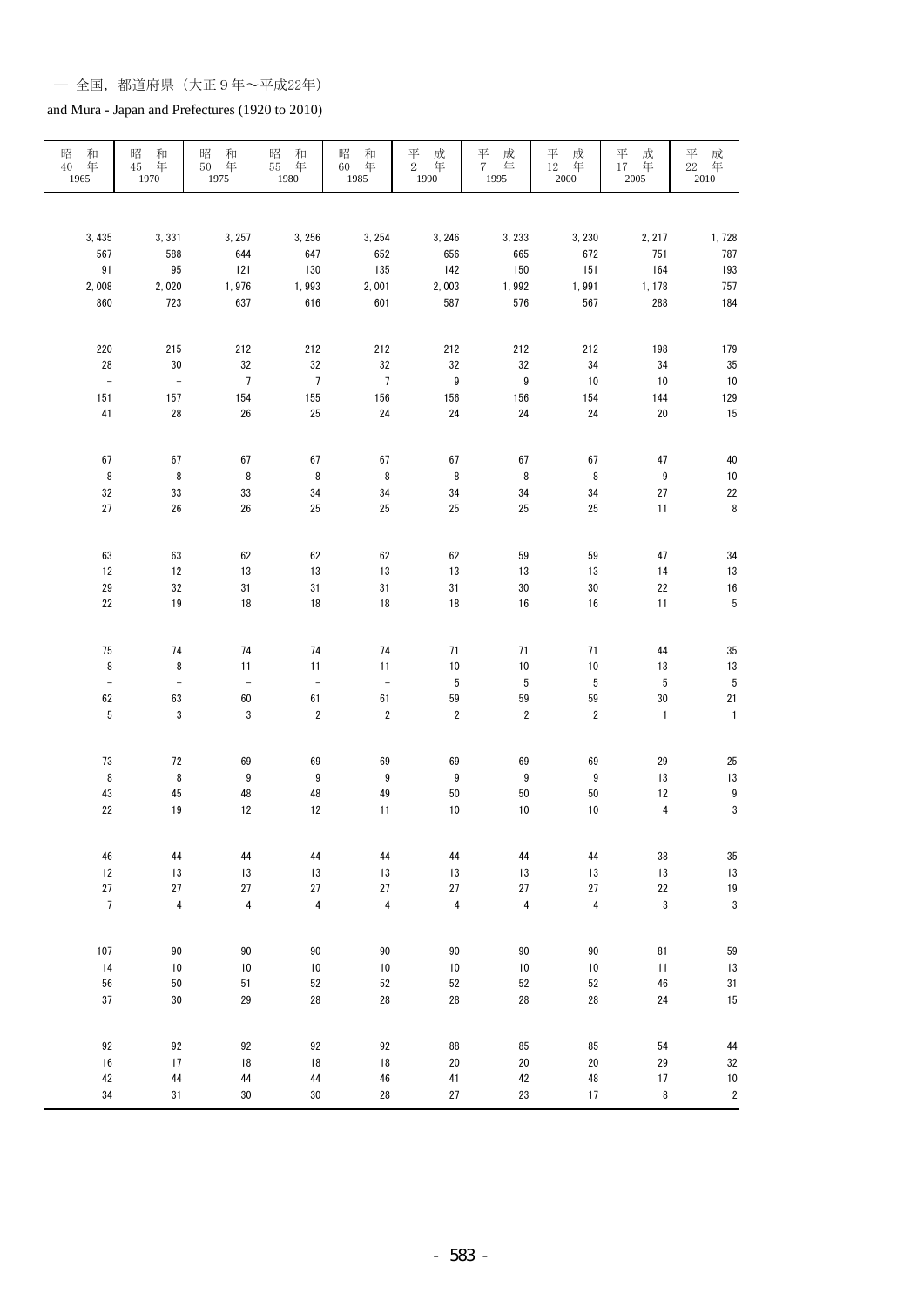Reference 3. Nubmber of Shi, Ku, Machi

| 都<br>道                 | 県<br>府          |                          |                          |                          |                          |                          |                          |                          |                          |                          |
|------------------------|-----------------|--------------------------|--------------------------|--------------------------|--------------------------|--------------------------|--------------------------|--------------------------|--------------------------|--------------------------|
|                        |                 | 大<br>正<br>年<br>9         | 大<br>正<br>14<br>年        | 昭<br>和<br>年<br>5         | 昭<br>和<br>年<br>10        | 和<br>昭<br>年<br>15        | 昭<br>和<br>20<br>年        | 昭<br>和<br>年<br>25        | 昭<br>和<br>年<br>30        | 昭<br>和<br>年<br>35        |
| Prefecture             |                 | 1920                     | 1925                     | 1930                     | 1935                     | 1940                     | 1945                     | 1950                     | 1955                     | 1960                     |
|                        |                 |                          |                          |                          |                          |                          |                          |                          |                          |                          |
|                        |                 |                          |                          |                          |                          |                          |                          |                          |                          |                          |
| 09 栃<br>木<br>県         | Tochigi-ken     |                          |                          |                          |                          |                          |                          |                          |                          |                          |
| 市町村計                   | Total           | 176                      | 177                      | 177                      | 177                      | 177                      | 172                      | 172                      | 70                       | 54                       |
| 市<br>数                 | Number of shi   | $\mathbf{1}$             | $\overline{2}$           | $\overline{2}$           | 2                        | 3                        | 4                        | 5                        | 10                       | 11                       |
| 町<br>数                 | Number of machi | 33                       | 36                       | 37                       | 39                       | 40                       | 37                       | 37                       | 30                       | 28                       |
| 村<br>数                 | Number of mura  | 142                      | 139                      | 138                      | 136                      | 134                      | 131                      | 130                      | 30                       | 15                       |
|                        |                 |                          |                          |                          |                          |                          |                          |                          |                          |                          |
| 10 群<br>馬<br>県         | Gumma-ken       |                          |                          |                          |                          |                          |                          |                          |                          |                          |
| 市町村計                   | Total           | 208                      | 208                      | 206                      | 205                      | 198                      | 197                      | 197                      | 97                       | 75                       |
| 市<br>数                 | Number of shi   | $\overline{2}$           | 3                        | 3                        | 3                        | 4                        | 4                        | 5                        | 10                       | 11                       |
| 町<br>数                 | Number of machi | 38                       | 39                       | 40                       | 40                       | 40                       | 40                       | 40                       | 30                       | 28                       |
| 村<br>数                 | Number of mura  | 168                      | 166                      | 163                      | 162                      | 154                      | 153                      | 152                      | 57                       | 36                       |
|                        |                 |                          |                          |                          |                          |                          |                          |                          |                          |                          |
| 11 埼<br>玉<br>県         | Saitama-ken     |                          |                          |                          |                          |                          |                          |                          |                          |                          |
| 市町村計                   | Total           | 372                      | 370                      | 369                      | 363                      | 351                      | 307                      | 322                      | 130                      | 95                       |
| 市<br>数                 | Number of shi   | $\overline{\phantom{0}}$ | 1                        | 1                        | 4                        | 4                        | 5                        | 7                        | 18                       | 23                       |
| 区<br>数                 | Number of ku    | $\overline{\phantom{0}}$ | $\qquad \qquad -$        | $\overline{\phantom{0}}$ | $\overline{\phantom{a}}$ | $\overline{\phantom{a}}$ | $\overline{\phantom{a}}$ | $\overline{\phantom{m}}$ | $\qquad \qquad -$        | $\overline{\phantom{a}}$ |
| 町<br>数                 | Number of machi | 44                       | 43                       | 47                       | 47                       | 49                       | 51                       | 49                       | 38                       | 34                       |
| 村<br>数                 | Number of mura  | 328                      | 326                      | 321                      | 312                      | 298                      | 251                      | 266                      | 74                       | 38                       |
|                        |                 |                          |                          |                          |                          |                          |                          |                          |                          |                          |
| 12千<br>葉<br>県          | Chiba-ken       |                          |                          |                          |                          |                          |                          |                          |                          |                          |
| 市町村計                   | Total           | 349                      | 349                      | 348                      | 338                      | 321                      | 314                      | 310                      | 111                      | 101                      |
| 数<br>市                 | Number of shi   | $\overline{\phantom{0}}$ | 1                        | $\mathbf{1}$             | 3                        | 5                        | 7                        | 8                        | 17                       | 18                       |
| 区<br>数                 | Number of ku    | $\overline{\phantom{0}}$ | $\overline{a}$           | $\overline{\phantom{0}}$ | $\overline{\phantom{a}}$ | $\overline{\phantom{a}}$ | $\equiv$                 | $\overline{\phantom{m}}$ | $\overline{a}$           |                          |
| 町<br>数                 | Number of machi | 75                       | 79                       | 87                       | 85                       | 81                       | 81                       | 80                       | 71                       | 69                       |
| 村<br>数                 | Number of mura  | 274                      | 269                      | 260                      | 250                      | 235                      | 226                      | 222                      | 23                       | 14                       |
|                        |                 |                          |                          |                          |                          |                          |                          |                          |                          |                          |
| 13 東<br>京<br>都         | Tokyo-to<br>1)  |                          |                          |                          |                          |                          |                          |                          |                          |                          |
| 市町村計                   | Total           | 203                      | 198                      | 190                      | 110                      | 100                      | 88                       | 87                       | 50                       | 43                       |
| 市<br>数                 | Number of shi   | $\overline{2}$           | 2                        | $\overline{2}$           | $\overline{2}$           | $\overline{2}$           | 3                        | 4                        | 9                        | 11                       |
| 区<br>数                 | Number of ku    | 15                       | 15                       | 15                       | 35                       | 35                       | 35                       | 23                       | 23                       | 23                       |
| 町<br>数                 | Number of machi | 36                       | 49                       | 69                       | 11                       | 15                       | 19                       | 18                       | 22                       | 22                       |
| 村<br>数                 | Number of mura  | 165                      | 147                      | 119                      | 97                       | 83                       | 66                       | 65                       | 19                       | 10                       |
|                        |                 |                          |                          |                          |                          |                          |                          |                          |                          |                          |
| 14神奈川県                 | Kanagawa-ken    |                          |                          |                          |                          |                          |                          |                          |                          |                          |
| 市町村計                   | Total           | 200                      | 190                      | 179                      | 175                      | 144                      | 126                      | 117                      | 58                       | 39                       |
| 数<br>市                 | Number of shi   | $\overline{2}$           | 3                        | 3                        | 4                        | 6                        | 7                        | 8                        | 13                       | 14                       |
| 数<br>区                 | Number of ku    | $\overline{\phantom{a}}$ | $\overline{\phantom{a}}$ | 5                        | 5                        | $\overline{7}$           | 9                        | 10                       | 10                       | 10                       |
| 町<br>数                 | Number of machi | 22                       | 27                       | 31                       | 35                       | 35                       | 35                       | 34                       | 25                       | 24                       |
| 村<br>数                 | Number of mura  | 176                      | 160                      | 145                      | 136                      | 103                      | 84                       | 75                       | 20                       | $\mathbf{1}$             |
|                        |                 |                          |                          |                          |                          |                          |                          |                          |                          |                          |
| 15 新<br>潟<br>県<br>市町村計 | Niigata-ken     |                          |                          |                          |                          |                          |                          |                          |                          |                          |
|                        | Total           | 417                      | 411                      | 403                      | 402                      | 399                      | 393                      | 387                      | 179                      | 120                      |
| 市<br>数                 | Number of shi   | 3                        | 3                        | 3                        | 4                        | 5                        | 5                        | 6                        | 19                       | 20                       |
| 区<br>数                 | Number of ku    | $\overline{a}$           | $\overline{\phantom{a}}$ | $\overline{\phantom{m}}$ | $\equiv$                 | $\equiv$                 | $\overline{\phantom{a}}$ | $\overline{\phantom{a}}$ | $\overline{\phantom{a}}$ |                          |
| 町<br>数                 | Number of machi | 44                       | 45                       | 48                       | 52                       | 51                       | 51                       | 51                       | 43                       | 47                       |
| 村<br>数                 | Number of mura  | 370                      | 363                      | 352                      | 346                      | 343                      | 337                      | 330                      | 117                      | 53                       |
| 16 富<br>山<br>県         | Toyama-ken      |                          |                          |                          |                          |                          |                          |                          |                          |                          |
| 市町村計                   | Total           | 270                      | 269                      | 265                      | 263                      | 241                      | 214                      | 213                      | 53                       | 40                       |
| 市<br>数                 |                 |                          |                          |                          |                          |                          |                          |                          | 8                        | 8                        |
|                        | Number of shi   | $\overline{2}$           | $\overline{2}$           | $\overline{2}$           | $\overline{2}$           | $\overline{2}$           | $\overline{2}$           | $\overline{2}$           |                          |                          |
| 町<br>数                 | Number of machi | 32                       | 32                       | 32                       | 33                       | 32                       | 29                       | 29                       | 25                       | 23                       |
| 村<br>数                 | Number of mura  | 236                      | 235                      | 231                      | 228                      | 207                      | 183                      | 182                      | 20                       | 9                        |
| ЛI<br>17石<br>県         | Ishikawa-ken    |                          |                          |                          |                          |                          |                          |                          |                          |                          |
| 市町村計                   |                 | 221                      | 219                      |                          | 207                      | 193                      |                          |                          | 72                       | 43                       |
|                        | Total           |                          |                          | 218                      |                          |                          | 179                      | 179                      |                          |                          |
| 市<br>数                 | Number of shi   | $\mathbf{1}$             | $\mathbf{1}$             | $\mathbf{1}$             | $\overline{1}$           | $\overline{2}$           | 3                        | 3                        | 5                        | $\overline{7}$           |
| 町<br>数                 | Number of machi | 19                       | 22                       | 24                       | 27                       | 31                       | 32                       | 35                       | 36                       | 28                       |
| 村<br>数                 | Number of mura  | 201                      | 196                      | 193                      | 179                      | 160                      | 144                      | 141                      | 31                       | 8                        |
| 18福<br>井<br>県          | Fukui-ken       |                          |                          |                          |                          |                          |                          |                          |                          |                          |
| 市町村計                   | Total           | 179                      | 179                      | 179                      | 176                      | 172                      | 170                      | 165                      | 54                       | 41                       |
| 市                      |                 | $\mathbf{1}$             | 1                        |                          | $\mathbf{1}$             |                          | $\overline{2}$           | 3                        | $\overline{7}$           | $\overline{7}$           |
| 数<br>町<br>数            | Number of shi   |                          |                          | 1                        |                          | $\overline{2}$<br>13     | 14                       |                          |                          |                          |
|                        | Number of machi | 10                       | 10                       | 12                       | 14                       |                          |                          | 16                       | 18                       | 20                       |
| 村<br>数                 | Number of mura  | 168                      | 168                      | 166                      | 161                      | 157                      | 154                      | 146                      | 29                       | 14                       |

1) 東京都の特別区部は1市として計算した。

1) The Ku-area of Tokyo-to is counted as one Shi.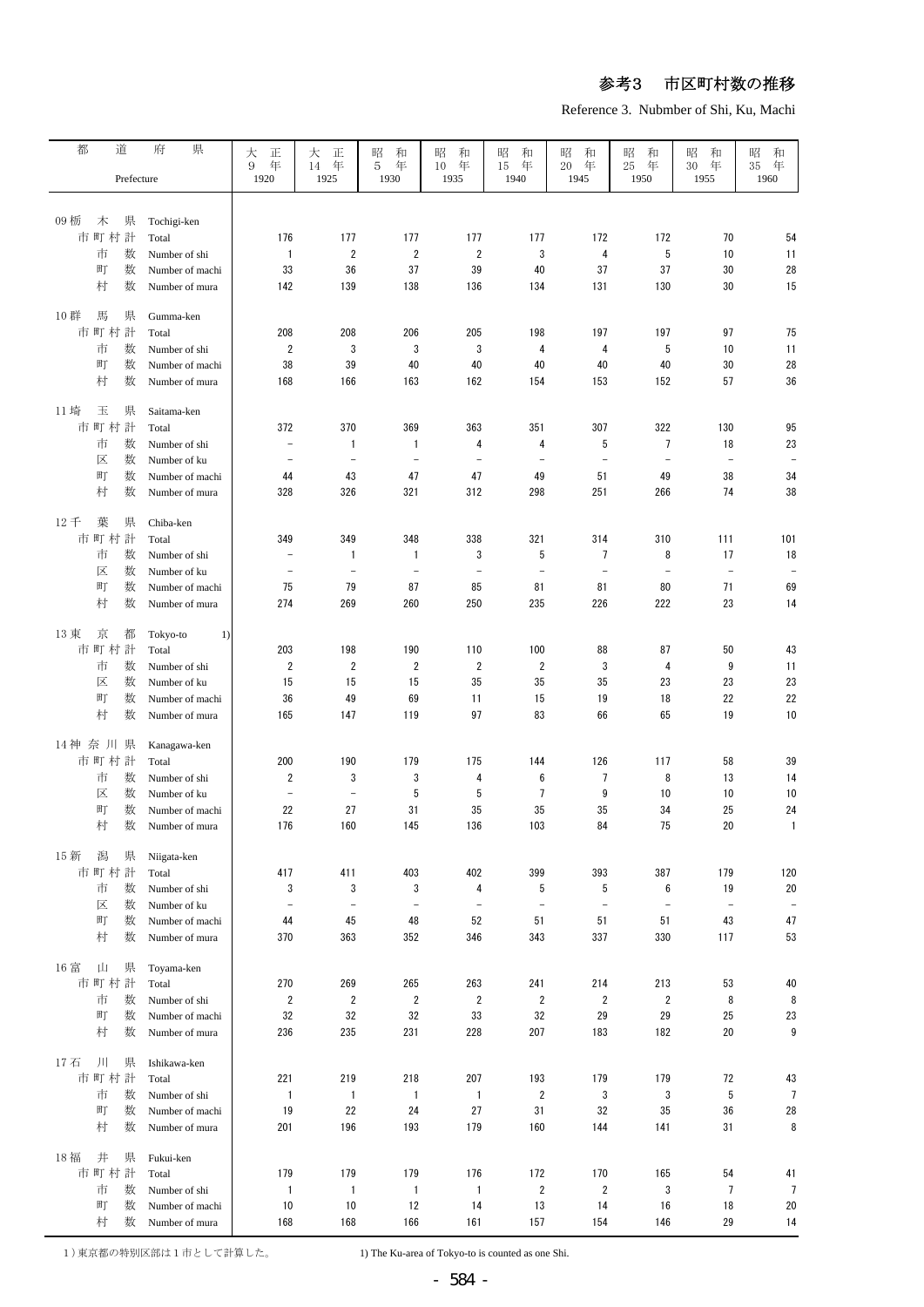| 昭<br>和<br>$40\,$<br>年<br>1965 | 昭<br>和<br>年<br>45<br>1970     | 昭<br>和<br>年<br>$50\,$<br>1975  | 和<br>昭<br>年<br>$55\,$<br>1980  | 昭<br>和<br>$60\,$<br>年<br>1985 | 平<br>成<br>$\overline{2}$<br>年<br>1990 | $\frac{\overline{17}}{7}$<br>成<br>年<br>1995 | 成<br>$_{12}^{\Xi\prime}$<br>年<br>$2000\,$ | 平<br>成<br>年<br>17<br>$2005\,$ | 成年<br>平<br>$22\,$<br>2010 |
|-------------------------------|-------------------------------|--------------------------------|--------------------------------|-------------------------------|---------------------------------------|---------------------------------------------|-------------------------------------------|-------------------------------|---------------------------|
|                               |                               |                                |                                |                               |                                       |                                             |                                           |                               |                           |
| 49                            | 49                            | 49                             | 49                             | 49                            | 49                                    | 49                                          | 49                                        | 40                            | 27                        |
| 11                            | 11                            | $12\,$                         | 12                             | 12                            | $12\,$                                | 12                                          | 12                                        | 14                            | 14                        |
| $30\,$                        | 31                            | $33\,$                         | $33\,$                         | 33                            | 33                                    | 35                                          | $35\,$                                    | $25\,$                        | 13                        |
| $\bf 8$                       | $\boldsymbol{7}$              | $\overline{\mathbf{4}}$        | $\pmb{4}$                      | $\overline{\mathbf{4}}$       | $\overline{\mathbf{4}}$               | $\sqrt{2}$                                  | $\sqrt{2}$                                | $\mathbf{1}$                  | ÷                         |
| 71                            | 70                            | 70                             | 70                             | 70                            | 70                                    | 70                                          | 70                                        | 54                            | 35                        |
| 11                            | 11                            | 11                             | 11                             | 11                            | 11                                    | 11                                          | 11                                        | 11                            | 12                        |
| $27\,$                        | 28                            | ${\bf 28}$                     | 28                             | 29                            | $31\,$                                | 32                                          | $33\,$                                    | $26\,$                        | 15                        |
| $33\,$                        | 31                            | 31                             | 31                             | $30\,$                        | ${\bf 28}$                            | $27\,$                                      | ${\bf 26}$                                | $17$                          | $\bf 8$                   |
| 94                            | 93                            | 92                             | 92                             | 92                            | 92                                    | $92\,$                                      | 92                                        | 78                            | 64                        |
| 23                            | 27                            | 38                             | 39                             | 39                            | 40                                    | 42                                          | 43                                        | 40                            | 40                        |
| $\equiv$                      | $\blacksquare$                | $\equiv$                       | $\bar{\phantom{a}}$            | $\equiv$                      | $\qquad \qquad -$                     | $\bar{\phantom{a}}$                         | $\equiv$                                  | $10$                          | $10$                      |
| 39                            | 39                            | $35\,$                         | $35\,$                         | 40                            | 41                                    | 39                                          | $38\,$                                    | 33                            | 23                        |
| 32                            | 27                            | $19\,$                         | $18\,$                         | 13                            | 11                                    | 11                                          | 11                                        | 5                             | $\overline{1}$            |
|                               |                               |                                |                                |                               |                                       |                                             |                                           |                               |                           |
| 94                            | 87                            | 80                             | 80                             | 80                            | 80                                    | 80                                          | 80                                        | 74                            | 54                        |
| 19                            | 22                            | 26                             | 26                             | 28                            | 28                                    | $30\,$                                      | $31\,$                                    | 33                            | 36                        |
| $\frac{1}{\sqrt{2}}$          | $\bar{\phantom{a}}$           | $\equiv$                       | $\frac{1}{\sqrt{2}}$           | $\blacksquare$                | $\equiv$                              | $\boldsymbol{6}$                            | $\boldsymbol{6}$                          | $\boldsymbol{6}$              | $\bf 6$                   |
| 65                            | 58                            | $47\,$                         | $47\,$                         | $47\,$                        | $47\,$                                | $45\,$                                      | 44                                        | 36                            | 17                        |
| $10$                          | $\overline{7}$                | $\overline{7}$                 | $\overline{7}$                 | $\sqrt{5}$                    | 5                                     | 5                                           | $\sqrt{5}$                                | 5                             | $\mathbf 1$               |
| 41                            | 42                            | 42                             | 42                             | 42                            | 42                                    | 41                                          | 41                                        | 40                            | 40                        |
| 15                            | 23                            | 27                             | $27\,$                         | 27                            | 27                                    | 28                                          | 28                                        | $27\,$                        | 27                        |
| 23                            | 23                            | $23\,$                         | $23\,$                         | 23                            | 23                                    | $23\,$                                      | 23                                        | $23\,$                        | 23                        |
| $18\,$                        | $10\,$                        | $\sqrt{ }$                     | $\overline{7}$                 | $\overline{7}$                | $\boldsymbol{7}$                      | $\sqrt{5}$                                  | $\sqrt{5}$                                | $\sqrt{5}$                    | $\sqrt{5}$                |
| 8                             | $\boldsymbol{9}$              | 8                              | 8                              | $\bf 8$                       | 8                                     | $\bf 8$                                     | $\bf 8$                                   | $\, 8$                        | $\bf 8$                   |
| 38                            | 38                            | $37\,$                         | 37                             | $37\,$                        | 37                                    | 37                                          | 37                                        | 37                            | 33                        |
| 14                            | 14                            | 18                             | 19                             | 19                            | $19$                                  | 19                                          | 19                                        | $19$                          | 19                        |
| 10                            | 14                            | $19$                           | 19                             | $21\,$                        | $23\,$                                | 25                                          | 25                                        | $25\,$                        | 28                        |
| 23                            | 23                            | 18                             | 17                             | 17                            | $17\,$                                | 17                                          | 17                                        | $17$                          | 13                        |
| $\mathbf{1}$                  | $\mathbf{1}$                  | $\mathbf{1}$                   | $\mathbf{1}$                   | $\mathbf{1}$                  | $\mathbf{1}$                          | $\mathbf{1}$                                | $\mathbf{1}$                              | $\mathbf{1}$                  | $\mathbf{1}$              |
|                               |                               |                                |                                |                               |                                       |                                             |                                           |                               |                           |
| 116                           | 114                           | 112                            | 112                            | 112                           | 112                                   | 112                                         | 112                                       | $43\,$                        | 30                        |
| $20\,$<br>$\bar{\phantom{a}}$ | $20\,$<br>$\bar{\phantom{a}}$ | $20\,$<br>$\frac{1}{\sqrt{2}}$ | $20\,$<br>$\frac{1}{\sqrt{2}}$ | $20\,$<br>$\bar{\phantom{a}}$ | $20\,$<br>$\equiv$                    | $20\,$<br>$\bar{\phantom{a}}$               | $20\,$<br>$\bar{\phantom{a}}$             | 21<br>$\blacksquare$          | $20\,$<br>8               |
| 51                            | 52                            | 53                             | 54                             | 55                            | 56                                    | 56                                          | ${\bf 57}$                                | 15                            | $\boldsymbol{6}$          |
| 45                            | 42                            | $39\,$                         | $38\,$                         | 37                            | $36\,$                                | $36\,$                                      | $35\,$                                    | $\overline{7}$                | $\pmb{4}$                 |
|                               |                               |                                |                                |                               |                                       |                                             |                                           |                               |                           |
| 38                            | $35\,$                        | $35\,$                         | $35\,$                         | 35                            | 35                                    | $35\,$                                      | $35\,$                                    | 21                            | 15                        |
| $\boldsymbol{9}$              | $\boldsymbol{9}$              | 9                              | $\boldsymbol{9}$               | $\boldsymbol{9}$              | $\boldsymbol{9}$                      | $\boldsymbol{9}$                            | $\boldsymbol{9}$                          | $10$                          | 10                        |
| $20\,$                        | $18\,$                        | $18\,$                         | 18                             | $18\,$                        | $18\,$                                | 18                                          | $18\,$                                    | $\boldsymbol{9}$              | $\overline{\mathbf{4}}$   |
| $\boldsymbol{9}$              | $\bf 8$                       | 8                              | $\bf 8$                        | $\bf 8$                       | 8                                     | 8                                           | $\bf 8$                                   | $\sqrt{2}$                    | $\mathbf{1}$              |
| 42                            | 42                            | $41\,$                         | 41                             | 41                            | 41                                    | 41                                          | 41                                        | $20\,$                        | 19                        |
| $\overline{7}$                | $\overline{7}$                | 8                              | $\bf 8$                        | $\, 8$                        | 8                                     | $\, 8$                                      | $\bf 8$                                   | $10$                          | $10$                      |
| ${\bf 28}$                    | ${\bf 28}$                    | ${\bf 26}$                     | $27\,$                         | $27\,$                        | $27\,$                                | $27\,$                                      | $27\,$                                    | $10$                          | $\boldsymbol{9}$          |
| $\overline{7}$                | $\overline{7}$                | $\overline{7}$                 | $\boldsymbol{6}$               | $\boldsymbol{6}$              | $\boldsymbol{6}$                      | $\boldsymbol{6}$                            | $\boldsymbol{6}$                          | ÷,                            | ÷                         |
| 39                            | 36                            | $35\,$                         | 35                             | 35                            | 35                                    | 35                                          | 35                                        | 27                            | 17                        |
| $\overline{7}$                | $\sqrt{ }$                    | $\sqrt{ }$                     | $\overline{7}$                 | $\sqrt{ }$                    | $\boldsymbol{7}$                      | $\overline{7}$                              | $\sqrt{ }$                                | 8                             | $\boldsymbol{9}$          |
| $25\,$                        | 23                            | $22\,$                         | 22                             | $22\,$                        | $22\,$                                | $22\,$                                      | $22\,$                                    | 15                            | 8                         |
| $\overline{7}$                | $\boldsymbol{6}$              | 6                              | $\boldsymbol{6}$               | $\bf 6$                       | $\bf 6$                               | $\boldsymbol{6}$                            | $\bf 6$                                   | $\pmb{4}$                     | $\equiv$                  |
|                               |                               |                                |                                |                               |                                       |                                             |                                           |                               |                           |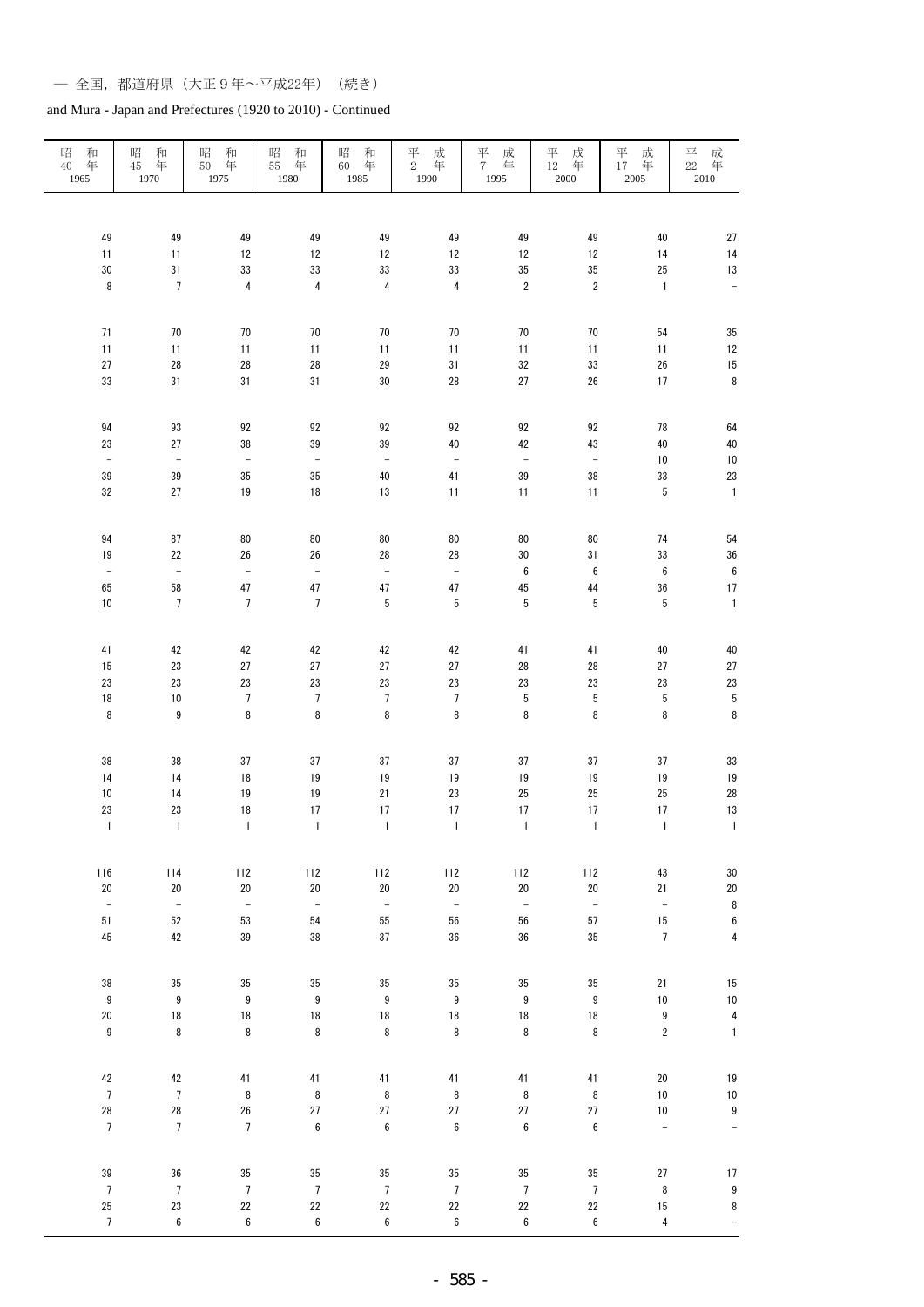Reference 3. Nubmber of Shi, Ku, Machi

| 都                 | 道                | 府<br>県                            | 大<br>正               | 大<br>正                         | 昭<br>和                   | 昭<br>和                   | 昭<br>和                   | 昭<br>和                   | 昭<br>和                   | 昭<br>和                   | 昭<br>和                   |
|-------------------|------------------|-----------------------------------|----------------------|--------------------------------|--------------------------|--------------------------|--------------------------|--------------------------|--------------------------|--------------------------|--------------------------|
|                   | Prefecture       |                                   | 年<br>9<br>1920       | 年<br>14<br>1925                | 年<br>5<br>1930           | 10<br>年<br>1935          | 年<br>15<br>1940          | 年<br>20<br>1945          | 年<br>25<br>1950          | 年<br>30<br>1955          | 年<br>35<br>1960          |
|                   |                  |                                   |                      |                                |                          |                          |                          |                          |                          |                          |                          |
| $19 \text{ } \mu$ | 梨<br>県           | Yamanashi-ken                     |                      |                                |                          |                          |                          |                          |                          |                          |                          |
|                   | 市町村計             | Total                             | 243                  | 242                            | 241                      | 238                      | 232                      | 201                      | 200                      | 88                       | 64                       |
|                   | 数<br>市<br>町<br>数 | Number of shi                     | 1<br>$\overline{7}$  | $\mathbf{1}$<br>$\overline{7}$ | 1<br>8                   | $\mathbf{1}$             | $\mathbf{1}$             | $\mathbf{1}$             | $\mathbf{1}$             | $\overline{7}$<br>27     | $\overline{7}$<br>32     |
|                   | 村<br>数           | Number of machi                   | 235                  |                                |                          | 13<br>224                | 15                       | 16<br>184                | 19<br>180                |                          | 25                       |
|                   |                  | Number of mura                    |                      | 234                            | 232                      |                          | 216                      |                          |                          | 54                       |                          |
| 20長               | 野<br>県           | Nagano-ken                        |                      |                                |                          |                          |                          |                          |                          |                          |                          |
|                   | 市町村計             | Total                             | 394                  | 387                            | 386                      | 387                      | 385                      | 382                      | 380                      | 233                      | 147                      |
|                   | 市<br>数           | Number of shi                     | 3                    | 3                              | 3                        | 3                        | 5                        | $\boldsymbol{6}$         | 6                        | 13                       | 17                       |
|                   | 町<br>数           | Number of machi                   | 26                   | 28                             | 30                       | 30                       | 30                       | 29                       | 34                       | 38                       | 42                       |
|                   | 村<br>数           | Number of mura                    | 365                  | 356                            | 353                      | 354                      | 350                      | 347                      | 340                      | 182                      | 88                       |
| 21 岐              | 阜<br>県           | Gifu-ken                          |                      |                                |                          |                          |                          |                          |                          |                          |                          |
|                   | 市町村計             | Total                             | 344                  | 344                            | 340                      | 331                      | 321                      | 316                      | 294                      | 140                      | 106                      |
|                   | 市<br>数           | Number of shi                     | $\overline{2}$       | 2                              | $\overline{2}$           | $\overline{2}$           | 4                        | 4                        | 4                        | 12                       | 12                       |
|                   | 数<br>町           | Number of machi                   | 46                   | 50                             | 54                       | 56                       | 53                       | 56                       | 57                       | 43                       | 49                       |
|                   | 村<br>数           | Number of mura                    | 296                  | 292                            | 284                      | 273                      | 264                      | 256                      | 233                      | 85                       | 45                       |
|                   |                  |                                   |                      |                                |                          |                          |                          |                          |                          |                          |                          |
| 22 静              | 岡<br>県           | Sizuoka-ken                       |                      |                                |                          |                          |                          |                          |                          |                          |                          |
|                   | 市町村計             | Total                             | 341                  | 333                            | 327                      | 319                      | 313                      | 297                      | 294                      | 154                      | 95                       |
|                   | 数<br>市           | Number of shi                     | $\overline{2}$       | 4                              | 4                        | 4                        | 5                        | $\overline{7}$           | 11                       | 16                       | 18                       |
|                   | 数<br>区<br>数      | Number of ku                      | $\overline{a}$       | $\overline{\phantom{0}}$       | $\overline{\phantom{0}}$ | $\overline{\phantom{m}}$ | $\overline{\phantom{m}}$ | $\overline{\phantom{a}}$ | $\overline{\phantom{a}}$ | $\overline{\phantom{a}}$ | $\overline{\phantom{0}}$ |
|                   | 町<br>村<br>数      | Number of machi<br>Number of mura | 41<br>298            | 44<br>285                      | 48<br>275                | 51<br>264                | 51<br>257                | 50<br>240                | 48<br>235                | 47<br>91                 | 52<br>25                 |
|                   |                  |                                   |                      |                                |                          |                          |                          |                          |                          |                          |                          |
| 23 愛              | 知<br>県           | Aichi-ken                         |                      |                                |                          |                          |                          |                          |                          |                          |                          |
|                   | 市町村計             | Total                             | 264                  | 247                            | 244                      | 236                      | 228                      | 222                      | 219                      | 127                      | 106                      |
|                   | 数<br>市           | Number of shi                     | 3                    | 4                              | 5                        | 5                        | 6                        | 8                        | 11                       | 21                       | 23                       |
|                   | 区<br>数           | Number of ku                      | 4                    | 4                              | 4                        | 4                        | 10                       | 13                       | 12                       | 12                       | 12                       |
|                   | 町<br>数           | Number of machi                   | 71                   | 74                             | 81                       | 81                       | 79                       | 79                       | 77                       | 55                       | 56                       |
|                   | 村<br>数           | Number of mura                    | 190                  | 169                            | 158                      | 150                      | 143                      | 135                      | 131                      | 51                       | 27                       |
| $24 \equiv$       | 重<br>県           | Mie-ken                           |                      |                                |                          |                          |                          |                          |                          |                          |                          |
|                   | 市町村計             | Total                             | 340                  | 338                            | 336                      | 332                      | 329                      | 289                      | 286                      | 109                      | 72                       |
|                   | 数<br>市           | Number of shi                     | 3                    | 3                              | 3                        | 4                        | 5                        | 7                        | 7                        | 12                       | 12                       |
|                   | 町<br>数           | Number of machi                   | 24                   | 27                             | 34                       | 35                       | 37                       | 34                       | 35                       | 39                       | 40                       |
|                   | 村<br>数           | Number of mura                    | 313                  | 308                            | 299                      | 293                      | 287                      | 248                      | 244                      | 58                       | 20                       |
| 25 滋              | 賀<br>県           | Shiga-ken                         |                      |                                |                          |                          |                          |                          |                          |                          |                          |
|                   | 市町村計             | Total                             | 203                  | 203                            | 202                      | 198                      | 193                      | 166                      | 167                      | 67                       | 53                       |
|                   | 市<br>数           | Number of shi                     | $\mathbf{1}$         | 1                              | $\mathbf{1}$             | $\mathbf{1}$             | $\overline{2}$           | 3                        | 3                        | $\boldsymbol{6}$         | $\boldsymbol{6}$         |
|                   | 町<br>数           | Number of machi                   | 18                   | 20                             | 22                       | 20                       | 20                       | 24                       | 24                       | 41                       | 40                       |
|                   | 村<br>数           | Number of mura                    | 184                  | 182                            | 179                      | 177                      | 171                      | 139                      | 140                      | 20                       | $7\phantom{.0}$          |
|                   |                  |                                   |                      |                                |                          |                          |                          |                          |                          |                          |                          |
| 26 京              | 都<br>府           | Kyoto-fu                          |                      |                                |                          |                          |                          |                          |                          |                          |                          |
|                   | 市町村計             | Total                             | 270                  | 269                            | 265                      | 232                      | 219                      | 214                      | 188                      | 63                       | 44                       |
|                   | 市<br>数           | Number of shi                     | 1                    | 1                              | 2                        | $\mathbf{1}$             | 4                        | 3                        | 4<br>$\overline{7}$      | 7                        | 7                        |
|                   | 区<br>数<br>町<br>数 | Number of ku<br>Number of machi   | $\overline{2}$<br>22 | 2<br>26                        | 5<br>29                  | 7<br>27                  | 7<br>23                  | 7<br>25                  | 25                       | 9<br>34                  | 9<br>35                  |
|                   | 村<br>数           | Number of mura                    | 247                  | 242                            | 234                      | 204                      | 192                      | 186                      | 159                      | 22                       | $\overline{2}$           |
|                   |                  |                                   |                      |                                |                          |                          |                          |                          |                          |                          |                          |
| 27 大              | 阪<br>府           | Osaka-fu                          |                      |                                |                          |                          |                          |                          |                          |                          |                          |
|                   | 市町村計             | Total                             | 296                  | 251                            | 249                      | 221                      | 189                      | 168                      | 152                      | 104                      | 51                       |
|                   | 市<br>数           | Number of shi                     | $\overline{2}$       | 3                              | 3                        | 3                        | 7                        | 10                       | 16                       | 21                       | 26                       |
|                   | 数<br>区           | Number of ku                      | 4                    | 13                             | 13                       | 15                       | 15                       | 22                       | 22                       | 22                       | 22                       |
|                   | 町<br>数<br>村<br>数 | Number of machi                   | 31<br>263            | 19<br>229                      | 26<br>220                | 28<br>190                | 33<br>149                | 37<br>121                | 37<br>99                 | 32<br>51                 | 20<br>5                  |
|                   |                  | Number of mura                    |                      |                                |                          |                          |                          |                          |                          |                          |                          |
| 28兵               | 庫<br>県           | Hyogo-ken                         |                      |                                |                          |                          |                          |                          |                          |                          |                          |
|                   | 市町村計             | Total                             | 425                  | 424                            | 420                      | 409                      | 397                      | 384                      | 353                      | 154                      | 96                       |
|                   | 市<br>数           | Number of shi                     | 4                    | 5                              | 5                        | 5                        | 7                        | 10                       | 11                       | 19                       | 20                       |
|                   | 区<br>数           | Number of ku                      | $\overline{a}$       | $\qquad \qquad -$              | $\overline{\phantom{a}}$ | 8                        | 8                        | 6                        | 8                        | 8                        | 8                        |
|                   | 町<br>数           | Number of machi                   | 38                   | 48                             | 67                       | 71                       | 71                       | 70                       | 63                       | 69                       | 75                       |
|                   | 村<br>数           | Number of mura                    | 383                  | 371                            | 348                      | 333                      | 319                      | 304                      | 279                      | 66                       | $\mathbf{1}$             |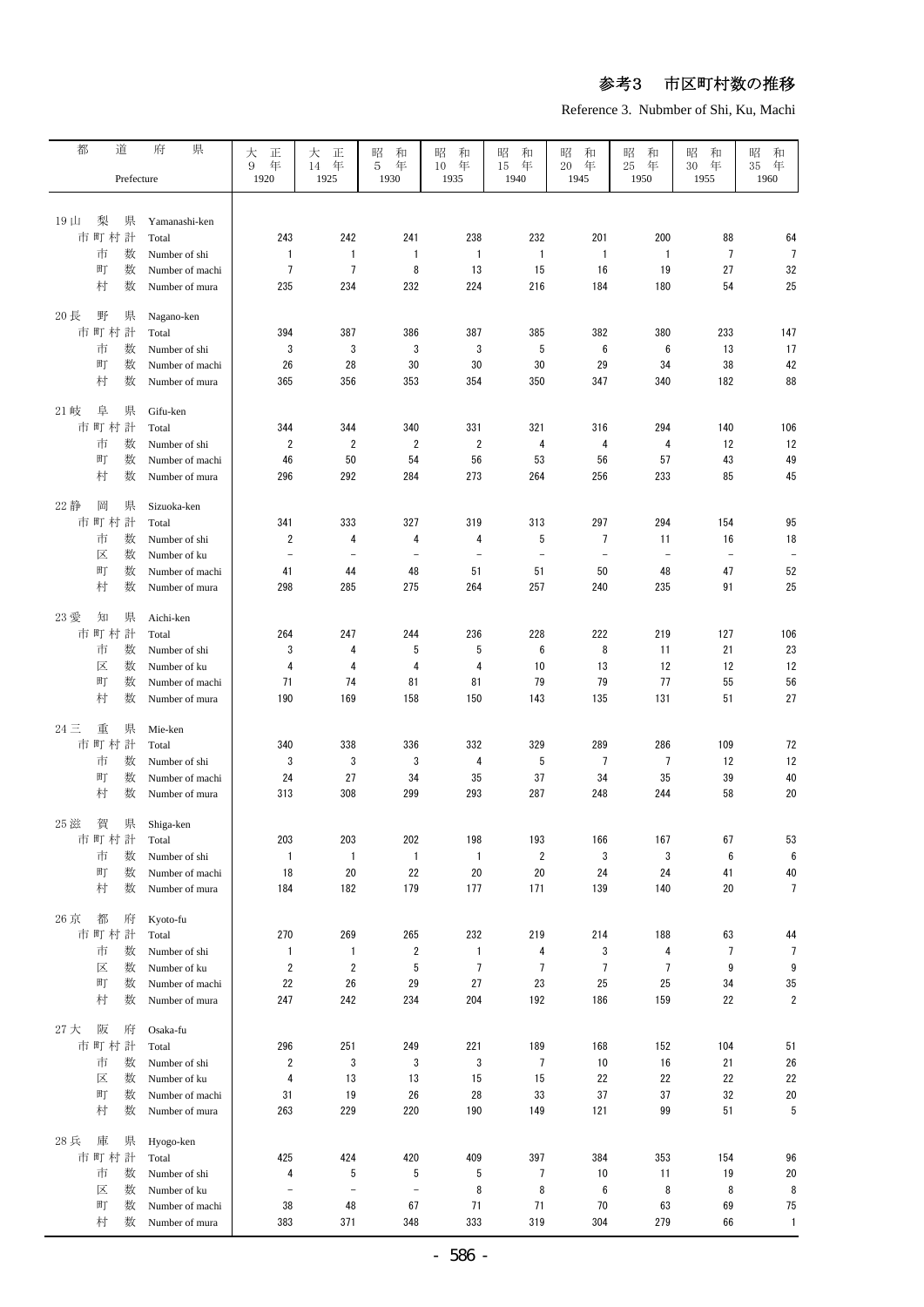| 昭<br>和<br>$40\,$<br>年<br>1965 | 昭<br>和<br>年<br>45<br>1970 | 昭<br>和<br>年<br>$50\,$<br>1975                 | 和<br>昭<br>55<br>年<br>1980 | 昭<br>和<br>$60\,$<br>年<br>1985 | 成<br>$_2^{\overline{\mathcal{F}}}$<br>年<br>1990 | $\frac{\overline{\psi}}{7}$<br>成<br>年<br>1995 | 成<br>平<br>$12\,$<br>年<br>$2000\,$ | 平<br>成<br>年<br>17<br>$2005\,$ | 平<br>成年<br>22<br>2010 |
|-------------------------------|---------------------------|-----------------------------------------------|---------------------------|-------------------------------|-------------------------------------------------|-----------------------------------------------|-----------------------------------|-------------------------------|-----------------------|
|                               |                           |                                               |                           |                               |                                                 |                                               |                                   |                               |                       |
| 64                            | 64                        | 64                                            | 64                        | 64                            | 64                                              | 64                                            | 64                                | 36                            | 27                    |
| $\overline{7}$                | $\overline{7}$            | $\overline{7}$                                | $\overline{7}$            | $\overline{7}$                | $\overline{7}$                                  | $\overline{7}$                                | $\overline{7}$                    | 12                            | 13                    |
| 33                            | 35                        | 36                                            | 36                        | 37                            | 37                                              | 37                                            | 37                                | 14                            | 8                     |
| $24\,$                        | 22                        | 21                                            | 21                        | 20                            | 20                                              | 20                                            | 20                                | $10$                          | $\boldsymbol{6}$      |
| 134                           | 125                       | 122                                           | 122                       | 121                           | 121                                             | 120                                           | 120                               | 94                            | 77                    |
| 18                            | 17                        | 17                                            | 17                        | 17                            | 17                                              | $17\,$                                        | 17                                | 19                            | 19                    |
| 40<br>76                      | 37<br>$71$                | 38<br>67                                      | 38<br>67                  | 37<br>67                      | 37<br>67                                        | 36<br>67                                      | 36<br>67                          | 28<br>47                      | 23<br>35              |
|                               |                           |                                               |                           |                               |                                                 |                                               |                                   |                               |                       |
| 101                           | 100                       | 100                                           | 100                       | 100                           | 99                                              | 99                                            | 99                                | 46                            | 42                    |
| 13                            | 13                        | 13                                            | 13                        | 14                            | 14                                              | 14                                            | 14                                | 21                            | 21                    |
| 50                            | 52                        | 55                                            | 55                        | 54                            | 55                                              | 55                                            | 55                                | 23                            | 19                    |
| 38                            | 35                        | 32                                            | 32                        | 32                            | 30                                              | $30\,$                                        | $30\,$                            | $\sqrt{2}$                    | $\sqrt{2}$            |
|                               |                           |                                               |                           |                               |                                                 |                                               |                                   |                               |                       |
| 85<br>19                      | 76<br>18                  | 75<br>21                                      | 75<br>21                  | 75<br>21                      | 75<br>21                                        | 74<br>21                                      | 74<br>21                          | 44<br>22                      | 35<br>23              |
| $\bar{\phantom{a}}$           | $\bar{\phantom{a}}$       | $\mathord{\hspace{1pt}\text{--}\hspace{1pt}}$ | ÷                         | $\equiv$                      | $\blacksquare$                                  | $\Box$                                        | $\bar{\phantom{a}}$               | $\sqrt{3}$                    | 10                    |
| 53                            | 51                        | 49                                            | 49                        | 49                            | 49                                              | 49                                            | 49                                | 22                            | $12\,$                |
| 13                            | $\overline{7}$            | 5                                             | 5                         | $5\,$                         | 5                                               | $\overline{\mathbf{4}}$                       | $\pmb{4}$                         | $\overline{\phantom{0}}$      | $\frac{1}{2}$         |
|                               |                           |                                               |                           |                               |                                                 |                                               |                                   |                               |                       |
| 92                            | 88                        | 88                                            | 88                        | 88                            | 88                                              | 88                                            | 88                                | 68                            | 57                    |
| 22                            | 25                        | $30\,$                                        | 30                        | 30                            | 30                                              | 31                                            | 31                                | 33                            | 37                    |
| 14                            | 14                        | 16                                            | 16                        | 16                            | 16                                              | 16                                            | 16                                | $16\,$                        | 16                    |
| 52                            | 48                        | ${\bf 46}$                                    | 47                        | $47\,$                        | 48                                              | 47                                            | 47                                | 31                            | 18                    |
| 18                            | 15                        | 12                                            | 11                        | 11                            | $10$                                            | 10                                            | 10                                | $\overline{\mathbf{4}}$       | $\overline{c}$        |
| 71                            | 70                        | 69                                            | 69                        | 69                            | 69                                              |                                               |                                   | 46                            |                       |
| 12                            | 13                        | 13                                            | 13                        | 13                            | 13                                              | 69<br>13                                      | 69<br>13                          | 15                            | 29<br>14              |
| 41                            | 44                        | 44                                            | $\bf 45$                  | 45                            | 47                                              | $47\,$                                        | 47                                | 25                            | 15                    |
| 18                            | 13                        | 12                                            | 11                        | 11                            | $\boldsymbol{9}$                                | $\boldsymbol{9}$                              | $\boldsymbol{9}$                  | $\boldsymbol{6}$              | $\mathbf 0$           |
|                               |                           |                                               |                           |                               |                                                 |                                               |                                   |                               |                       |
| 53                            | 50                        | ${\bf 50}$                                    | ${\bf 50}$                | 50                            | ${\bf 50}$                                      | $50\,$                                        | 50                                | $32\,$                        | 19                    |
| $\boldsymbol{6}$              | $\boldsymbol{7}$          | $\overline{\mathfrak{I}}$                     | $\sqrt{ }$                | $\boldsymbol{7}$              | $\boldsymbol{7}$                                | $\boldsymbol{7}$                              | $\boldsymbol{7}$                  | $13\,$                        | 13                    |
| 40                            | 36                        | 42                                            | 42                        | 42                            | $42\,$                                          | $42\,$                                        | $42\,$                            | $19\,$                        | $\boldsymbol{6}$      |
| $\boldsymbol{7}$              | $\overline{7}$            | $\mathbf{1}$                                  | $\mathbf 1$               | $\mathbf{1}$                  | $\mathbf{1}$                                    | $\mathbf 1$                                   | $\mathbf{1}$                      | $\overline{\phantom{0}}$      | $\qquad \qquad -$     |
| 44                            | 44                        | 44                                            | $\bf 44$                  | 44                            | 44                                              | ${\bf 44}$                                    | ${\bf 44}$                        | $38\,$                        | 26                    |
| $\overline{7}$                | $\overline{7}$            | $10$                                          | 11                        | 11                            | 11                                              | 11                                            | 12                                | $13\,$                        | 15                    |
| 9                             | $\boldsymbol{9}$          | 9                                             | 11                        | 11                            | 11                                              | 11                                            | 11                                | 11                            | 11                    |
| 35                            | 36                        | 33                                            | 32                        | 32                            | $32\,$                                          | $32\,$                                        | 31                                | 24                            | 10                    |
| $\sqrt{2}$                    | $\mathbf{1}$              | $\mathbf{1}$                                  | $\mathbf{1}$              | $\mathbf{1}$                  | $\mathbf 1$                                     | $\mathbf 1$                                   | $\mathbf 1$                       | $\mathbbm{1}$                 | $\mathbf{1}$          |
|                               |                           |                                               |                           |                               |                                                 |                                               |                                   |                               |                       |
| $47\,$                        | 45                        | 44                                            | 44                        | 44                            | 44                                              | ${\bf 44}$                                    | 44                                | $43\,$                        | 43                    |
| $27\,$<br>$22\,$              | 30<br>22                  | 31<br>26                                      | 31<br>$26\,$              | 31<br>$26\,$                  | 32<br>24                                        | 33<br>24                                      | $33\,$<br>24                      | 33<br>24                      | 33<br>31              |
| $18\,$                        | 13                        | 11                                            | $12\,$                    | 12                            | 11                                              | $10$                                          | 10                                | 9                             | 9                     |
| $\sqrt{2}$                    | $\sqrt{2}$                | $\sqrt{2}$                                    | $\mathbf{1}$              | $\mathbf{1}$                  | $\mathbf 1$                                     | $\mathbf 1$                                   | $\mathbf 1$                       | $\mathbb{1}$                  | $\mathbf{1}$          |
|                               |                           |                                               |                           |                               |                                                 |                                               |                                   |                               |                       |
| $97\,$                        | 94                        | 92                                            | 91                        | $91\,$                        | 91                                              | 91                                            | 88                                | 52                            | 41                    |
| $20\,$                        | 21                        | 21                                            | 21                        | $21\,$                        | 21                                              | 21                                            | 22                                | 28                            | 29                    |
| 8                             | $\bf 8$                   | 9                                             | 9                         | $\boldsymbol{9}$              | 9                                               | $\boldsymbol{9}$                              | 9                                 | $\boldsymbol{9}$              | 9                     |
| 77                            | $73\,$                    | $71\,$                                        | $70\,$                    | $70\,$                        | $70\,$                                          | $70\,$                                        | 66                                | 24                            | 12                    |
| $\Box$                        | $\qquad \qquad -$         | $\equiv$                                      | $\qquad \qquad -$         | $\blacksquare$                | $\qquad \qquad \blacksquare$                    | $\equiv$                                      | $\Box$                            | $\overline{\phantom{a}}$      | ÷                     |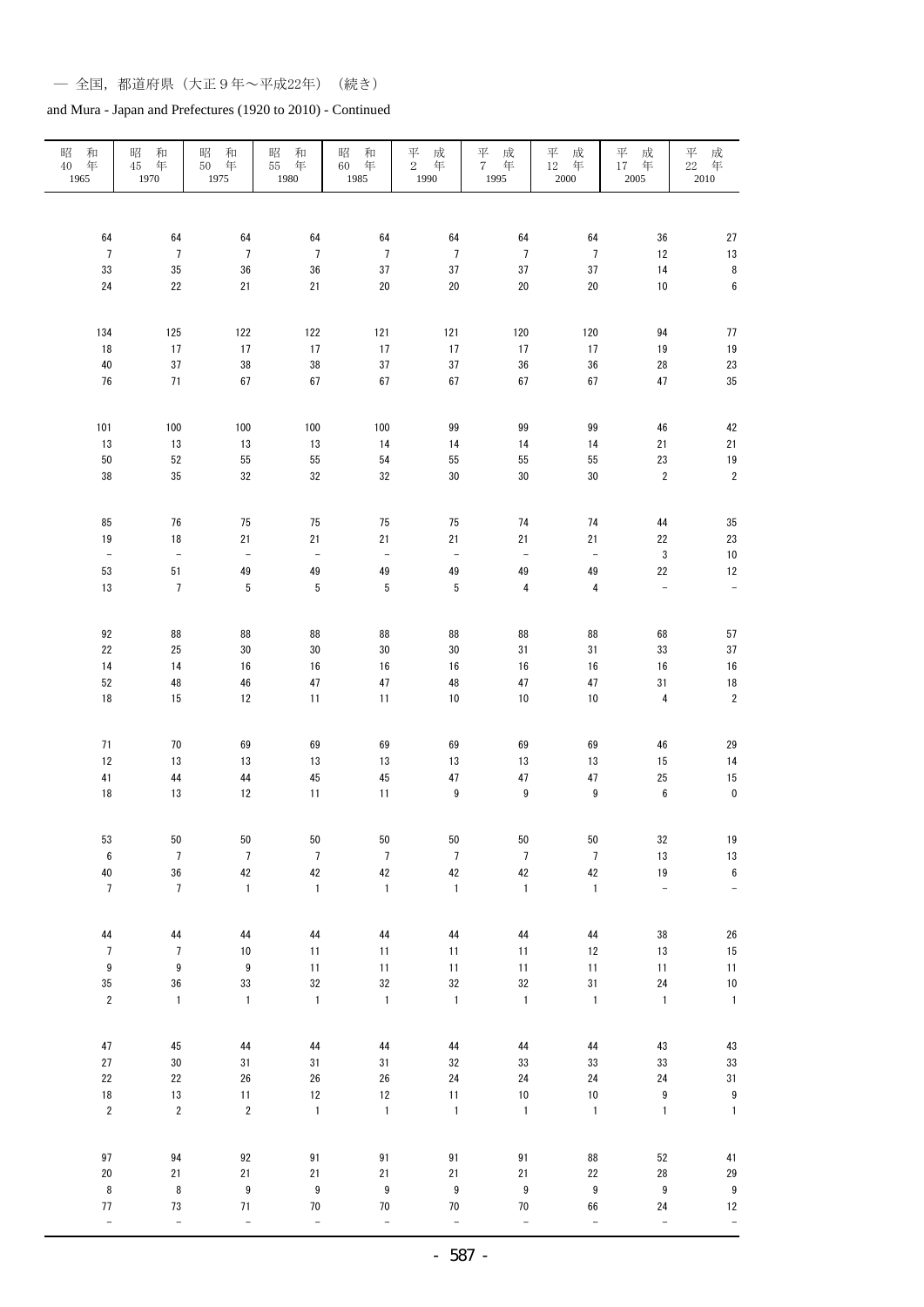Reference 3. Nubmber of Shi, Ku, Machi

| 都<br>道                  | 府<br>県                            | 大<br>正                   | 大<br>正                   | 昭<br>和<br>年              | 昭<br>和                   | 昭<br>和            | 昭<br>和                   | 昭<br>和                   | 昭<br>和                   | 和<br>昭               |
|-------------------------|-----------------------------------|--------------------------|--------------------------|--------------------------|--------------------------|-------------------|--------------------------|--------------------------|--------------------------|----------------------|
| Prefecture              |                                   | 年<br>9<br>1920           | 年<br>14<br>1925          | 5<br>1930                | 年<br>10<br>1935          | 年<br>15<br>1940   | 年<br>20<br>1945          | 25<br>年<br>1950          | 30<br>年<br>1955          | 年<br>35<br>1960      |
|                         |                                   |                          |                          |                          |                          |                   |                          |                          |                          |                      |
| 29 奈<br>県<br>良<br>市町村計  | Nara-ken<br>Total                 | 155                      | 154                      | 152                      | 151                      | 151               | 143                      | 141                      | 106                      | 48                   |
| 市<br>数                  | Number of shi                     | $\mathbf{1}$             | $\overline{1}$           | 1                        | $\mathbf{1}$             | 1                 | $\mathbf{1}$             | $\overline{2}$           | 4                        | 8                    |
| 数<br>町                  | Number of machi                   | 18                       | 22                       | 28                       | 29                       | 29                | 29                       | 30                       | 25                       | 15                   |
| 村<br>数                  | Number of mura                    | 136                      | 131                      | 123                      | 121                      | 121               | 113                      | 109                      | 77                       | 25                   |
|                         |                                   |                          |                          |                          |                          |                   |                          |                          |                          |                      |
| 30和歌山県                  | Wakayama-ken                      |                          |                          |                          |                          |                   |                          |                          |                          |                      |
| 市町村計                    | Total                             | 232                      | 229                      | 226                      | 215                      | 211               | 204                      | 204                      | 118                      | 52                   |
| 市<br>数<br>町<br>数        | Number of shi                     | $\mathbf{1}$<br>24       | $\mathbf{1}$<br>29       | $\mathbf{1}$<br>31       | 3<br>28                  | 3<br>29           | 4                        | 4<br>30                  | 6<br>38                  | $\overline{7}$<br>38 |
| 村<br>数                  | Number of machi<br>Number of mura | 207                      | 199                      | 194                      | 184                      | 179               | 28<br>172                | 170                      | 74                       | $\overline{7}$       |
|                         |                                   |                          |                          |                          |                          |                   |                          |                          |                          |                      |
| 取<br>31鳥<br>県           | Tottori-ken                       |                          |                          |                          |                          |                   |                          |                          |                          |                      |
| 市町村計                    | Total                             | 192                      | 188                      | 186                      | 178                      | 172               | 170                      | 170                      | 56                       | 41                   |
| 市<br>数                  | Number of shi                     | $\mathbf{1}$             | 1                        | 2                        | $\overline{2}$           | $\overline{2}$    | $\overline{2}$           | $\overline{2}$           | 3                        | 4                    |
| 町<br>数                  | Number of machi                   | 14                       | 14                       | 16                       | 17                       | 18                | 20                       | 23                       | 31                       | 32                   |
| 村<br>数                  | Number of mura                    | 177                      | 173                      | 168                      | 159                      | 152               | 148                      | 145                      | 22                       | 5                    |
| 32 島<br>根<br>県          | Shimane-ken                       |                          |                          |                          |                          |                   |                          |                          |                          |                      |
| 市町村計                    | Total                             | 287                      | 282                      | 279                      | 273                      | 268               | 249                      | 244                      | 94                       | 62                   |
| 市<br>数                  | Number of shi                     | 1                        | 1                        | $\overline{1}$           | $\mathbf{1}$             | 1                 | 3                        | 3                        | 8                        | 8                    |
| 町<br>数                  | Number of machi                   | 15                       | 18                       | 23                       | 26                       | 28                | 26                       | 33                       | 28                       | 34                   |
| 村<br>数                  | Number of mura                    | 271                      | 263                      | 255                      | 246                      | 239               | 220                      | 208                      | 58                       | 20                   |
| 33 岡<br>山<br>県          | Okayama-ken                       |                          |                          |                          |                          |                   |                          |                          |                          |                      |
| 市町村計                    | Total                             | 402                      | 398                      | 390                      | 384                      | 379               | 369                      | 367                      | 119                      | 98                   |
| 数<br>市                  | Number of shi                     | $\mathbf{1}$             | 1                        | 3                        | 3                        | 4                 | 4                        | 5                        | 12                       | 12                   |
| 区<br>数                  | Number of ku                      | $\overline{\phantom{0}}$ | $\overline{\phantom{0}}$ | $\overline{\phantom{m}}$ | $\overline{\phantom{m}}$ | $\qquad \qquad -$ | $\overline{\phantom{a}}$ | $\overline{\phantom{a}}$ | $\overline{\phantom{a}}$ | $\qquad \qquad -$    |
| 数<br>町                  | Number of machi                   | 43                       | 56                       | 58                       | 61                       | 59                | 61                       | 69                       | 68                       | 70                   |
| 村<br>数                  | Number of mura                    | 358                      | 341                      | 329                      | 320                      | 316               | 304                      | 293                      | 39                       | 16                   |
| 34 広<br>島<br>県          | Hiroshima-ken                     |                          |                          |                          |                          |                   |                          |                          |                          |                      |
| 市町村計                    | Total                             | 432                      | 430                      | 414                      | 400                      | 383               | 347                      | 347                      | 177                      | 110                  |
| 数<br>市                  | Number of shi                     | 4                        | 4                        | 4                        | 4                        | 5                 | 5                        | 5                        | 11                       | 12                   |
| 数<br>区                  | Number of ku                      | $\overline{\phantom{0}}$ | $\overline{\phantom{0}}$ | $\overline{\phantom{0}}$ | $\overline{\phantom{0}}$ | $\equiv$          | $\overline{\phantom{a}}$ | $\equiv$                 | $\overline{\phantom{a}}$ |                      |
| 町<br>数                  | Number of machi                   | 44                       | 52                       | 54                       | 56                       | 56                | 55                       | 62                       | 82                       | 87                   |
| 村<br>数                  | Number of mura                    | 384                      | 374                      | 356                      | 340                      | 322               | 287                      | 280                      | 84                       | 11                   |
| $35 \; \mu$<br>県<br>口   | Yamaguchi-ken                     |                          |                          |                          |                          |                   |                          |                          |                          |                      |
| 市町村計                    | Total                             | 226                      | 222                      | 220                      | 218                      | 196               | 169                      | 173                      | 70                       | 58                   |
| 市<br>数                  | Number of shi                     | 1                        | 2                        | 3                        | 4                        | 8                 | 10                       | 10                       | 13                       | 13                   |
| 町<br>数                  | Number of machi                   | 20                       | 30                       | 33                       | 32                       | 28                | 25                       | 30                       | 34                       | $36\,$               |
| 村<br>数                  | Number of mura                    | 205                      | 190                      | 184                      | 182                      | 160               | 134                      | 133                      | 23                       | 9                    |
| 36 徳<br>島<br>県          | Tokushima-ken                     |                          |                          |                          |                          |                   |                          |                          |                          |                      |
| 市町村計                    | Total                             | 140                      | 140                      | 137                      | 137                      | 134               | 134                      | 131                      | 75                       | 53                   |
| 市<br>数                  | Number of shi                     | $\mathbf{1}$             | 1                        | $\overline{1}$           | $\mathbf{1}$             | 1                 | $\mathbf{1}$             | $\overline{2}$           | 3                        | 4                    |
| 町<br>数                  | Number of machi                   | 24                       | 32                       | 37                       | 38                       | 40                | 42                       | 40                       | 41                       | 39                   |
| 村<br>数                  | Number of mura                    | 115                      | 107                      | 99                       | 98                       | 93                | 91                       | 89                       | 31                       | 10                   |
|                         |                                   |                          |                          |                          |                          |                   |                          |                          |                          |                      |
| ЛI<br>37 香<br>県<br>市町村計 | Kagawa-ken<br>Total               | 178                      | 176                      | 174                      | 174                      | 167               | 165                      | 166                      | 81                       |                      |
| 市<br>数                  | Number of shi                     | $\overline{2}$           | 2                        | $\overline{2}$           | $\overline{2}$           | $\overline{2}$    | 3                        | 3                        | 5                        | 44<br>5              |
| 町<br>数                  | Number of machi                   | 18                       | 20                       | 21                       | 22                       | 21                | 21                       | 21                       | 26                       | 30                   |
| 村<br>数                  | Number of mura                    | 158                      | 154                      | 151                      | 150                      | 144               | 141                      | 142                      | 50                       | 9                    |
|                         |                                   |                          |                          |                          |                          |                   |                          |                          |                          |                      |
| 38 愛<br>媛<br>県          | Ehime-ken                         |                          |                          |                          |                          |                   |                          |                          |                          |                      |
| 市町村計<br>市<br>数          | Total                             | 296<br>$\overline{2}$    | 283<br>3                 | 276<br>3                 | 269                      | 253<br>5          | 238<br>6                 | 240<br>6                 | 100<br>10                | 76<br>11             |
| 町<br>数                  | Number of shi<br>Number of machi  | 27                       | 33                       | 35                       | 4<br>33                  | 33                | 34                       | 35                       | 39                       | 43                   |
| 村<br>数                  | Number of mura                    | 267                      | 247                      | 238                      | 232                      | 215               | 198                      | 199                      | 51                       | 22                   |
|                         |                                   |                          |                          |                          |                          |                   |                          |                          |                          |                      |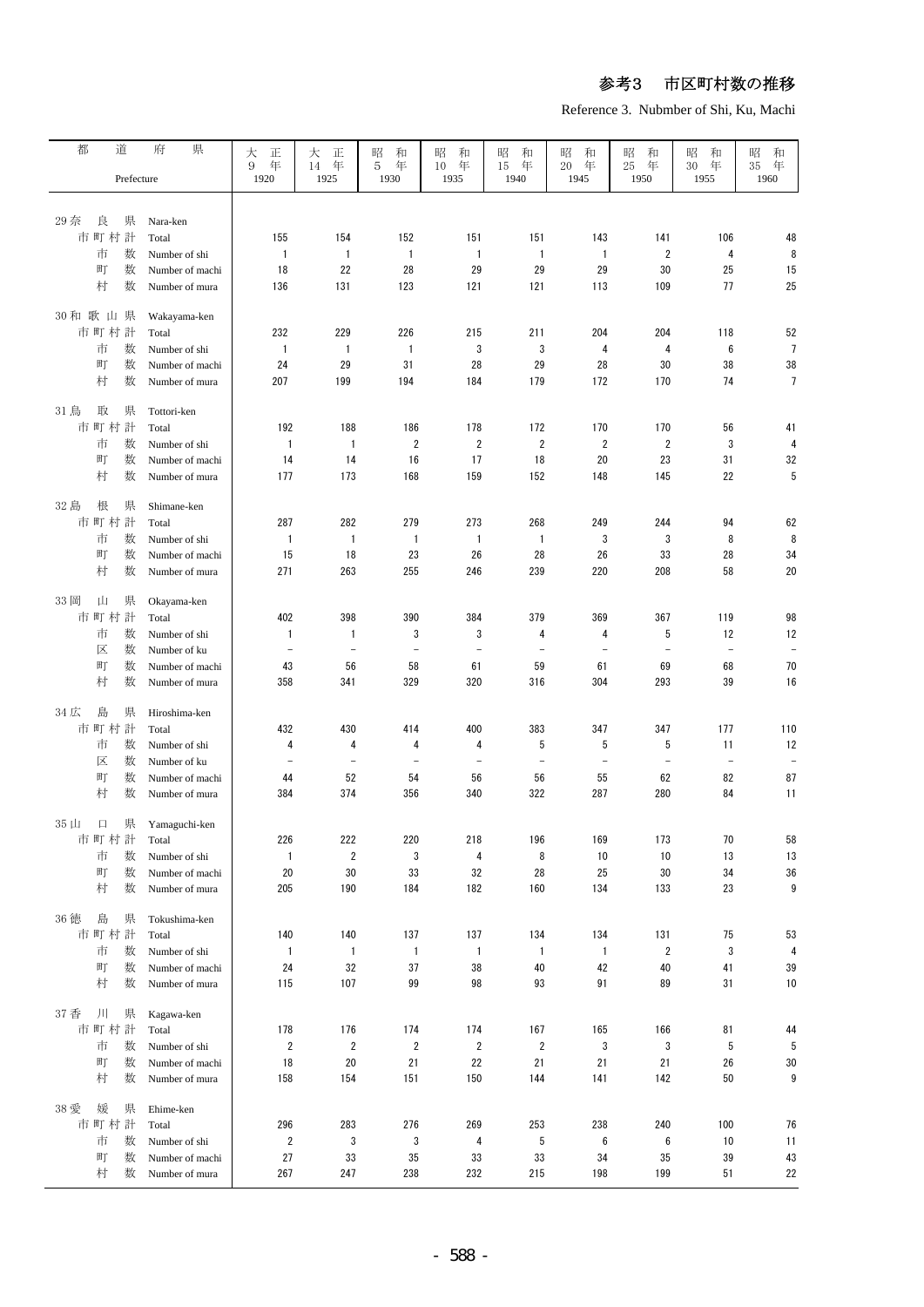| 昭<br>和<br>年<br>40<br>1965 | 昭<br>和<br>年<br>45<br>1970 | 昭<br>和<br>年<br>50<br>1975 | 昭<br>和<br>年<br>55<br>1980 | 昭<br>和<br>年<br>60<br>1985 | $_2^{\overrightarrow{+}}$<br>成年<br>1990 | 平<br>成<br>年<br>$7^{\circ}$<br>1995 | $_{12}^{\mp}$<br>成年<br>$2000\,$ | 平<br>成<br>$17$ 年<br>2005 | $_{22}^{\overline{\mathcal{F}}}$<br>成年<br>2010 |
|---------------------------|---------------------------|---------------------------|---------------------------|---------------------------|-----------------------------------------|------------------------------------|---------------------------------|--------------------------|------------------------------------------------|
|                           |                           |                           |                           |                           |                                         |                                    |                                 |                          |                                                |
| 47                        | $47\,$                    | 47                        | $47\,$                    | 47                        | 47                                      | $47\,$                             | 47                              | 42                       | 39                                             |
| $\, 8$                    | $\bf 8$                   | $\boldsymbol{9}$          | $\boldsymbol{9}$          | $\boldsymbol{9}$          | $\boldsymbol{9}$                        | $10$                               | $10$                            | 11                       | 12                                             |
| 14                        | 16                        | 20                        | $20\,$                    | $20\,$                    | 21                                      | 20                                 | $20\,$                          | $18\,$                   | 15                                             |
| 25                        | 23                        | 18                        | $18\,$                    | $18\,$                    | 17                                      | $17\,$                             | 17                              | $13\,$                   | 12                                             |
| 50                        | ${\bf 50}$                | 50                        | 50                        | 50                        | 50                                      | 50                                 | 50                              | 39                       | 30                                             |
| $\overline{7}$            | $\overline{7}$            | $\sqrt{ }$                | $7\phantom{.0}$           | $\overline{7}$            | $\overline{7}$                          | $\overline{7}$                     | $\overline{7}$                  | $\overline{7}$           | $\boldsymbol{9}$                               |
| $36\,$                    | 36                        | 36                        | $36\,$                    | 36                        | $36\,$                                  | 36                                 | 36                              | 31                       | 20                                             |
| $\overline{7}$            | $\overline{7}$            | $\sqrt{ }$                | $7\phantom{.0}$           | $\overline{7}$            | $\overline{7}$                          | $\overline{7}$                     | $\overline{7}$                  | $\mathbf{1}$             | $\mathbf{1}$                                   |
| 40                        | 39                        | 39                        | 39                        | 39                        | 39                                      | 39                                 | 39                              | 19                       | 19                                             |
| $\pmb{4}$                 | $\pmb{4}$                 | $\overline{\mathbf{4}}$   | $\pmb{4}$                 | $\pmb{4}$                 | $\sqrt{4}$                              | $\pmb{4}$                          | $\sqrt{4}$                      | $\pmb{4}$                | $\overline{4}$                                 |
| 32                        | 31                        | 31                        | 31                        | 31                        | 31                                      | 31                                 | 31                              | $14$                     | 14                                             |
| $\pmb{4}$                 | $\overline{\mathbf{4}}$   | $\sqrt{4}$                | $\overline{\mathbf{4}}$   | $\pmb{4}$                 | $\sqrt{4}$                              | $\overline{\mathbf{4}}$            | $\pmb{4}$                       | $\mathbf{1}$             | $\mathbf{1}$                                   |
| 61                        | 59                        | 59                        | 59                        | 59                        | 59                                      | 59                                 | 59                              | 21                       | 21                                             |
| $\bf 8$                   | $\bf 8$                   | 8                         | $\bf 8$                   | $\,$ 8 $\,$               | 8                                       | 8                                  | 8                               | $\bf 8$                  | 8                                              |
| 35                        | 41                        | 41                        | 41                        | 41                        | 41                                      | $41\,$                             | 41                              | $12\,$                   | 12                                             |
| $18\,$                    | $10\,$                    | 10                        | $10\,$                    | $10\,$                    | $10$                                    | $10$                               | $10\,$                          | $\mathbf{1}$             | $\mathbf{1}$                                   |
| 97                        | 93                        | 78                        | 78                        | 78                        | 78                                      | 78                                 | 78                              | 32                       | 27                                             |
| 12                        | $\boldsymbol{9}$          | 10                        | 10                        | $10\,$                    | $10$                                    | 10                                 | $10$                            | 14                       | 15                                             |
| $\equiv$                  | $\overline{\phantom{a}}$  | $\Box$                    | $\equiv$                  | $\equiv$                  | $\bar{\phantom{a}}$                     | $\Box$                             | $\Box$                          | $\Box$                   | $\overline{\mathbf{4}}$                        |
| 69                        | 68                        | 56                        | 56                        | 56                        | 56                                      | 56                                 | 56                              | $16\,$                   | 10                                             |
| 16                        | $16$                      | 12                        | 12                        | 12                        | 12                                      | 12                                 | $12\,$                          | $\sqrt{2}$               | $\sqrt{2}$                                     |
| 109                       | 107                       | 87                        | 87                        | 86                        | 86                                      | 86                                 | 86                              | 28                       | 23                                             |
| 12                        | 11                        | 12                        | 12                        | 12                        | 13                                      | 13                                 | 13                              | $15\,$                   | 14                                             |
| $\bar{\phantom{a}}$       | $\equiv$                  | $\equiv$                  | $\overline{7}$            | $\bf 8$                   | $\bf 8$                                 | 8                                  | $\, 8$                          | $\bf 8$                  | 8                                              |
| 88                        | 88                        | 69                        | 69                        | 68                        | 67                                      | $\sqrt{67}$                        | 67                              | $13\,$                   | 9                                              |
| $\boldsymbol{9}$          | 8                         | $\boldsymbol{6}$          | $\boldsymbol{6}$          | $\bf 6$                   | $\boldsymbol{6}$                        | $\boldsymbol{6}$                   | $\boldsymbol{6}$                | $\overline{\phantom{a}}$ | $\qquad \qquad -$                              |
| $57\,$                    | 56                        | 56                        | 56                        | 56                        | 56                                      | 56                                 | 56                              | 29                       | $19$                                           |
| $13\,$                    | $13\,$                    | 14                        | 14                        | 14                        | 14                                      | $14$                               | $14$                            | $13\,$                   | 13                                             |
| $35\,$                    | 34                        | 36                        | $37\,$                    | $37\,$                    | 37                                      | 37                                 | $37\,$                          | 15                       | $\boldsymbol{6}$                               |
| 9                         | 9                         | $\bf 6$                   | $\sqrt{5}$                | $\sqrt{5}$                | $\sqrt{5}$                              | 5                                  | $\sqrt{5}$                      | $\mathbf 1$              | $\blacksquare$                                 |
| 53                        | 50                        | $50\,$                    | 50                        | $50\,$                    | 50                                      | 50                                 | $50\,$                          | 35                       | 24                                             |
| $\pmb{4}$                 | $\pmb{4}$                 | $\overline{\mathbf{4}}$   | $\pmb{4}$                 | $\pmb{4}$                 | $\overline{\mathbf{4}}$                 | $\pmb{4}$                          | $\overline{\mathbf{4}}$         | $\overline{7}$           | 8                                              |
| $40\,$                    | 38                        | 38                        | $38\,$                    | $38\,$                    | $38\,$                                  | $38\,$                             | 38                              | $25\,$                   | 15                                             |
| 9                         | 8                         | $\bf 8$                   | $\bf 8$                   | 8                         | 8                                       | 8                                  | $\bf 8$                         | $\mathfrak z$            | $\mathbf{1}$                                   |
| 44                        | $43\,$                    | $43\,$                    | $43\,$                    | $43\,$                    | $43\,$                                  | $43\,$                             | $43\,$                          | $34\,$                   | 17                                             |
| 5                         | $\sqrt{5}$                | $\sqrt{5}$                | $\sqrt{5}$                | 5                         | $\sqrt{5}$                              | $\sqrt{5}$                         | $\sqrt{5}$                      | $\sqrt{ }$               | $\bf 8$                                        |
| $36\,$<br>3               | 38<br>$\equiv$            | 38<br>$\equiv$            | $38\,$<br>$\frac{1}{2}$   | 38<br>$\blacksquare$      | 38<br>$\blacksquare$                    | 38<br>÷,                           | $38\,$<br>$\equiv$              | $27\,$<br>$\equiv$       | $\boldsymbol{9}$<br>$\frac{1}{2}$              |
|                           |                           |                           |                           |                           |                                         |                                    |                                 |                          |                                                |
| 73                        | $72\,$                    | $70\,$                    | $70\,$                    | $70\,$                    | 70                                      | $70\,$                             | 70                              | $20\,$                   | 20                                             |
| 11                        | 11                        | 12                        | $12\,$                    | $12\,$                    | $12\,$                                  | 12                                 | 12                              | 11                       | 11                                             |
| ${\bf 46}$                | ${\bf 46}$                | 44                        | 44                        | 44                        | 44                                      | 44                                 | 44                              | $\boldsymbol{9}$         | $\boldsymbol{9}$                               |
| 16                        | $15\,$                    | 14                        | 14                        | 14                        | 14                                      | 14                                 | 14                              | $\Box$                   | $\ddot{\phantom{1}}$                           |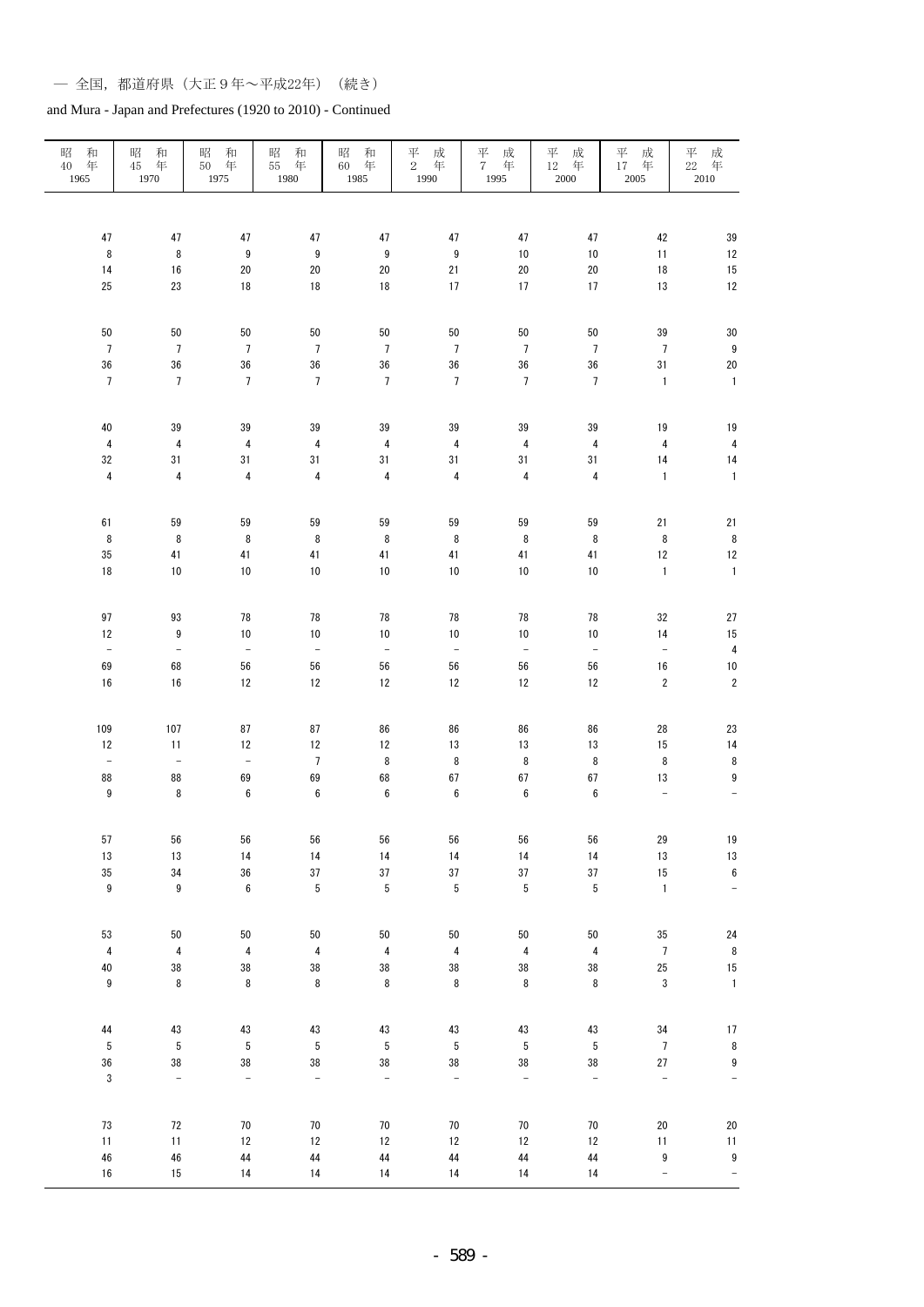Reference 3. Nubmber of Shi, Ku, Machi

| 都       | 道                | 県<br>府                            |                          |                          |                          |                          |                   |                          |                          |                   |                   |
|---------|------------------|-----------------------------------|--------------------------|--------------------------|--------------------------|--------------------------|-------------------|--------------------------|--------------------------|-------------------|-------------------|
|         |                  |                                   | 大<br>正<br>9<br>年         | 大<br>正<br>年<br>14        | 昭<br>和<br>年<br>5         | 昭<br>和<br>年<br>10        | 和<br>昭<br>年<br>15 | 昭<br>和<br>年<br>20        | 昭<br>和<br>年<br>25        | 昭<br>和<br>年<br>30 | 和<br>昭<br>年<br>35 |
|         | Prefecture       |                                   | 1920                     | 1925                     | 1930                     | 1935                     | 1940              | 1945                     | 1950                     | 1955              | 1960              |
|         |                  |                                   |                          |                          |                          |                          |                   |                          |                          |                   |                   |
| 39 高    | 知<br>県           | Kochi-ken                         |                          |                          |                          |                          |                   |                          |                          |                   |                   |
|         | 市町村計             | Total                             | 197                      | 196                      | 192                      | 190                      | 190               | 166                      | 170                      | 94                | 56                |
|         | 市<br>数           | Number of shi                     | $\mathbf{1}$             | $\mathbf{1}$             | $\mathbf{1}$             | $\mathbf{1}$             | $\mathbf{1}$      | $\mathbf{1}$             | $\mathbf{1}$             | 6                 | 9                 |
|         | 町<br>数           | Number of machi                   | 21                       | 24                       | 28                       | 28                       | 30                | 33                       | 36                       | 30                | 21                |
|         | 村<br>数           | Number of mura                    | 175                      | 171                      | 163                      | 161                      | 159               | 132                      | 133                      | 58                | 26                |
|         |                  |                                   |                          |                          |                          |                          |                   |                          |                          |                   |                   |
| 40 福    | 岡<br>県           | Fukuoka-ken                       |                          |                          |                          |                          |                   |                          |                          |                   |                   |
|         | 市町村計             | Total                             | 343                      | 337                      | 321                      | 310                      | 306               | 286                      | 285                      | 130               | 111               |
|         | 数<br>市           | Number of shi                     | 7                        | 8                        | 8                        | 10                       | 10                | 11                       | 11                       | 19                | 20                |
|         | 区<br>数           | Number of ku                      | $\overline{\phantom{a}}$ | $\overline{\phantom{a}}$ | $\overline{\phantom{a}}$ | $\overline{\phantom{a}}$ | $\equiv$          | $\overline{\phantom{a}}$ | $\overline{\phantom{a}}$ | $\frac{1}{2}$     | $\overline{a}$    |
|         | 町<br>数           | Number of machi                   | 50                       | 51                       | 50                       | 49                       | 60                | 58                       | 61                       | 65                | 71                |
|         | 村<br>数           | Number of mura                    | 286                      | 278                      | 263                      | 251                      | 236               | 217                      | 213                      | 46                | 20                |
|         |                  |                                   |                          |                          |                          |                          |                   |                          |                          |                   |                   |
| 41 佐    | 賀<br>県           | Saga-ken                          |                          |                          |                          |                          |                   |                          |                          |                   |                   |
|         | 市町村計             | Total                             | 135                      | 133                      | 132                      | 125                      | 125               | 122                      | 122                      | 61                | 49                |
|         | 市<br>数           | Number of shi                     | $\mathbf{1}$             | $\mathbf{1}$             | $\mathbf{1}$             | $\overline{2}$           | $\overline{2}$    | $\overline{2}$           | $\overline{2}$           | 7                 | $\overline{7}$    |
|         | 町<br>数           | Number of machi                   | 11                       | 12                       | 14                       | 15                       | 21                | 21                       | 23                       | 18                | 23                |
|         | 村<br>数           | Number of mura                    | 123                      | 120                      | 117                      | 108                      | 102               | 99                       | 97                       | 36                | 19                |
| 42長     | 崎<br>県           | Nagasaki-ken                      |                          |                          |                          |                          |                   |                          |                          |                   |                   |
|         | 市町村計             | Total                             | 198                      | 192                      | 186                      | 185                      | 170               | 160                      | 160                      | 106               | 84                |
|         | 数<br>市           | Number of shi                     | 2                        | $\overline{2}$           | $\overline{2}$           | 2                        | 4                 | 5                        | 5                        | 8                 | 8                 |
|         | 町<br>数           | Number of machi                   | 8                        | 12                       | 20                       | 27                       | 29                | 36                       | 45                       | 47                | 51                |
|         | 村<br>数           | Number of mura                    | 188                      | 178                      | 164                      | 156                      | 137               | 119                      | 110                      | 51                | 25                |
|         |                  |                                   |                          |                          |                          |                          |                   |                          |                          |                   |                   |
| 43 熊    | 本<br>県           | Kumamoto-ken                      |                          |                          |                          |                          |                   |                          |                          |                   |                   |
|         | 市町村計             | Total                             | 364                      | 349                      | 350                      | 346                      | 339               | 323                      | 325                      | 155               | 104               |
|         | 市<br>数           | Number of shi                     | $\mathbf{1}$             | $\mathbf{1}$             | $\mathbf{1}$             | $\mathbf{1}$             | $\overline{2}$    | 4                        | 5                        | 9                 | 11                |
|         | 町<br>数           | Number of machi                   | 39                       | 40                       | 41                       | 41                       | 43                | 42                       | 40                       | 35                | 39                |
|         | 村<br>数           | Number of mura                    | 324                      | 308                      | 308                      | 304                      | 294               | 277                      | 280                      | 111               | 54                |
|         |                  |                                   |                          |                          |                          |                          |                   |                          |                          |                   |                   |
| 44 大    | 分<br>県           | Oita-ken                          |                          |                          |                          |                          |                   |                          |                          |                   |                   |
|         | 市町村計             | Total                             | 258                      | 257<br>$\overline{2}$    | 256<br>3                 | 248<br>3                 | 240<br>3          | 217<br>5                 | 217<br>6                 | 70<br>11          | 66                |
|         | 市<br>数<br>町<br>数 | Number of shi                     | $\mathbf{1}$<br>30       | 33                       | 35                       | 33                       | 36                | 35                       | 37                       | 33                | 11<br>37          |
|         | 村<br>数           | Number of machi<br>Number of mura | 227                      | 222                      | 218                      | 212                      | 201               | 177                      | 174                      | 26                | 18                |
|         |                  |                                   |                          |                          |                          |                          |                   |                          |                          |                   |                   |
| 45 宮    | 崎<br>県           | Miyazaki-ken                      |                          |                          |                          |                          |                   |                          |                          |                   |                   |
|         | 市町村計             | Total                             | 100                      | 98                       | 96                       | 95                       | 89                | 88                       | 86                       | 66                | 52                |
|         | 市<br>数           | Number of shi                     | $\qquad \qquad -$        | $\sqrt{2}$               | $\overline{2}$           | 3                        | 3                 | 3                        | 5                        | $\overline{7}$    | 8                 |
|         | 町<br>数           | Number of machi                   | 15                       | 15                       | 17                       | 20                       | 21                | 22                       | 23                       | 25                | 26                |
|         | 村<br>数           | Number of mura                    | 85                       | 81                       | 77                       | 72                       | 65                | 63                       | 58                       | 34                | $18\,$            |
|         |                  |                                   |                          |                          |                          |                          |                   |                          |                          |                   |                   |
| 46 鹿児島県 |                  | Kagoshima-ken                     |                          |                          |                          |                          |                   |                          |                          |                   |                   |
|         | 市町村計             | Total                             | 143                      | 145                      | 143                      | 140                      | 140               | 117                      | 2) 121                   | 111               | 98                |
|         | 市<br>数           | Number of shi                     | $\mathbf{1}$             | $\mathbf{1}$             | $\mathbf{1}$             | $\mathbf{1}$             | $\overline{2}$    | 3                        | 5                        | 12                | 15                |
|         | 町<br>数           | Number of machi                   | 6                        | 19                       | 28                       | 38                       | 43                | 48                       | 48                       | 50                | 63                |
|         | 村<br>数           | Number of mura                    | 136                      | 125                      | 114                      | 101                      | 95                | 66                       | 68                       | 49                | 20                |
| 47 沖    | 縄<br>県           | Okinawa-ken                       |                          |                          |                          |                          |                   |                          |                          |                   |                   |
|         | 市町村計             | Total                             | 56                       | 57                       | 57                       | 57                       | 58                | $\qquad \qquad -$        | 2)86                     | 64                | 63                |
|         | 市<br>数           | Number of shi                     | 2                        | 2                        | 2                        | $\overline{\mathbf{c}}$  | $\overline{2}$    | $\qquad \qquad -$        | 6                        | 5                 | 5                 |
|         | 町<br>数           | Number of machi                   | $\mathbf{1}$             | 3                        | 4                        | 4                        | 4                 | $\qquad \qquad -$        | 12                       | 9                 | 9                 |
|         | 村<br>数           | Number of mura                    | 53                       | 52                       | 51                       | 51                       | 52                | $\qquad \qquad -$        | 68                       | 50                | 49                |

2) 奄美群島(市数1,町数5,村数14) は 2) The Number of municipalities of Amami-gunto(1 for shi, 5 for machi and

沖縄県に含め,鹿児島県から除いた。 14 for mura) is included in Okinawa-ken and excluded from Kagoshima-ken.